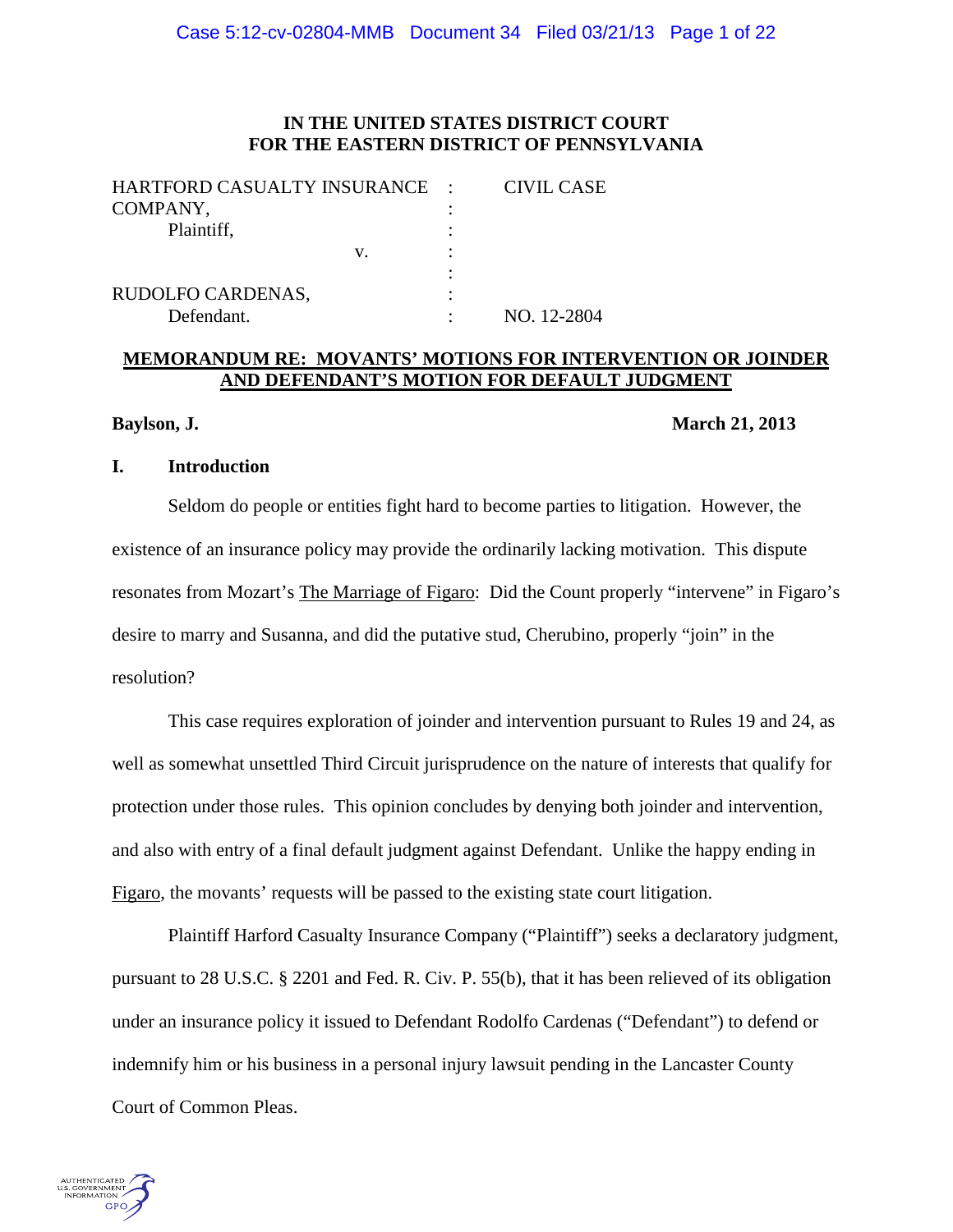#### Case 5:12-cv-02804-MMB Document 34 Filed 03/21/13 Page 2 of 22

Movants Brian and Lynette Zern (the "Zerns"), Smucker Company ("Smucker"), Paramount Contracting, Inc. ("Paramount"), and Jessup Drywall Services, LLC ("Jessup") (collectively, "Movants") seek intervention or joinder pursuant to Fed. Rs. Civ. P. 24 or 19 (the "Motions to Intervene or Join").

## **II. Background**

Plaintiff's insurance coverage dispute with Defendant arises out of a separate state court lawsuit filed by the Zerns to recover for personal injuries that Brian Zern sustained on March 4, 2010 in Lancaster, Pennsylvania. The Zerns alleged joint and several liability among Defendant, Smucker, Paramount, and Jessup. Details of the Zerns' action are largely irrelevant to the insurance coverage dispute.

What is relevant to the insurance dispute is that Defendant apparently absconded from Pennsylvania, reputedly to Mexico, and Plaintiff has been unable to contact him regarding the Zerns' lawsuit, or even to serve him in this case. Plaintiff claims that Defendant's disappearance amounts to a breach of his insurance policy, thereby relieving Plaintiff of its obligation to defend or indemnify Defendant in the Zerns' suit.

Plaintiff filed its Complaint (ECF 1) on May 22, 2012 and an Amended Complaint (ECF 5) on June 29, 2012. Plaintiff filed a Motion for Service by Publication (ECF 7) on September 6, 2012, which the Court granted (ECF 13) on October 15, 2012. Defendant never filed an answer, made an appearance, or otherwise participated in this case. Plaintiff filed a Request for Default (ECF 22) on December 4, 2012, which the Clerk of the Court entered on the

2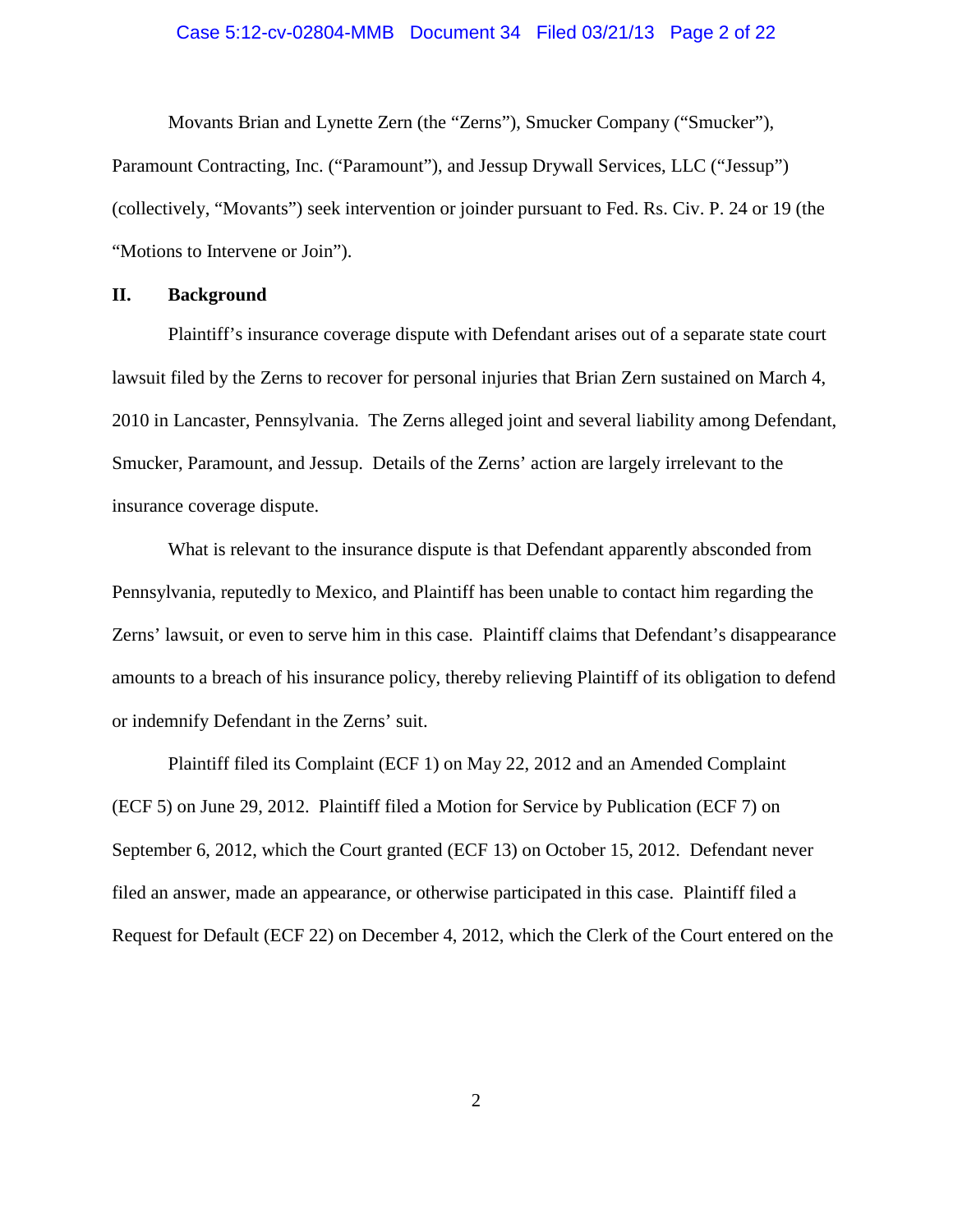#### Case 5:12-cv-02804-MMB Document 34 Filed 03/21/13 Page 3 of 22

same day. Plaintiff subsequently moved for entry of a default judgment pursuant to Fed. R. Civ. P. 55(b)(2) (ECF 24) on December [1](#page-2-0)9, 2012.<sup>1</sup>

Movants seek to intervene in this action pursuant to Rule 24 or to be joined as required parties pursuant to Rule 19 in order to defend against Plaintiff's Amended Complaint and Motion for Default Judgment. Movants' Motions to Intervene or Join (ECF 8-10) were filed on October 1, [2](#page-2-1)012 and October 9, 2012.<sup>2</sup> Plaintiff filed its Response to the motions (ECF 11) on October 12, 2012. The Court held a hearing on January 17, 2013, at the conclusion of which Plaintiff and Movants were invited to submit supplemental letter briefs. They submitted their letter briefs approximately seven days after the hearing.

# **III. Summary of the Movants' Contentions**

Having thoroughly reviewed Movants' submissions and their arguments at the January

17, 2013 hearing, the Court summarizes their arguments as: Movants should be allowed to

intervene in or join as parties to this insurance coverage dispute because either Rule 24 or

Rule19(a)(1)(B)<sup>[3](#page-2-2)</sup> mandates that they be provided an opportunity to protect certain interests that

would be adversely affected by the entry of a final default judgment against Defendant:

1. The Zerns have an interest in the proceeds of the insurance policy to ensure their full recovery for Brian's injuries; and

<span id="page-2-0"></span><sup>&</sup>lt;sup>1</sup> Movants filed responses to this motion (ECF 25, 27), and Plaintiff replied (ECF 26, 28). The Court does not address these filings, because it denies Movants' Motions to Intervene or Join.

<span id="page-2-1"></span> $2$  Movants filed three motions that expressly rely on one another; the Court will analyze the motions as if they were a single motion.

<span id="page-2-2"></span> $3$  Movants' Motions to Intervene or Join contain no legal arguments or other showing that could support a finding that in their "absence, the court cannot accord complete relief among existing parties." Fed. R. Civ. P.  $19(a)(1)(A)$ . Accordingly, the Court will confine its analysis of Rule 19 to subsection  $(a)(1)(B)$ .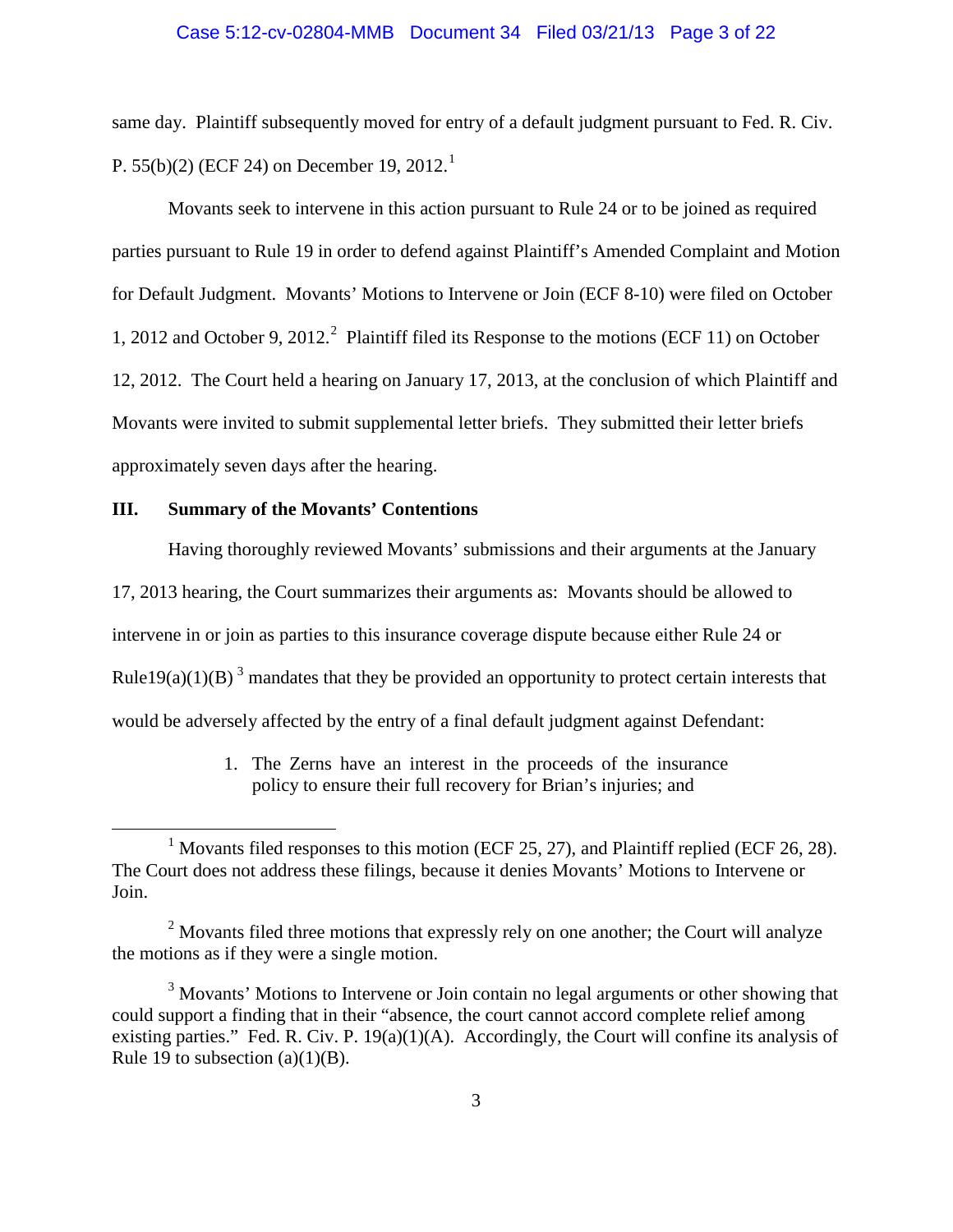- 2. The remaining Movants, who face joint and several liability with Defendant in the Zerns' lawsuit, have interests in
	- a. Defendant being represented in the Zerns' suit in order to prevent prejudice that would result from a named codefendant not being represented at the trial to determine liability, and
	- b. The proceeds of the insurance policy to ensure recovery for any contribution action they may bring against Defendant.

# **IV. Unsettled Third Circuit Jurisprudence Regarding Intervention and Joinder**

As detailed below, Movants' asserted interest in Defendant being represented in the

Zerns' personal injury action is patently insufficient to qualify them for intervention or joinder.

Movants' financial interests in this insurance dispute would also appear to be insufficient

under <u>Liberty Mut. Ins. Co. v. Treesdale, Inc.</u>, [4](#page-3-0)19 F.3d 216, 220 (3d Cir. 2005). <sup>4</sup> <u>Treesdale</u>

affirmed a district court's denial of intervention and joinder to injured parties in an insurance

coverage declaratory judgment action between an insured and its insurer. [5](#page-3-1) Particularly relevant

This Court relies on the Third Circuit's description of the district court proceedings because neither the district court's memorandum and order nor the report and recommendation it adopted are published on Westlaw or available electronically on PACER.

<span id="page-3-0"></span><sup>&</sup>lt;sup>4</sup> Rule 19 was amended in 2007 "as part of the general restyling of the Civil Rules to make them more easily understood and to make style and terminology consistent throughout the rules. These changes are intended to be stylistic only." Fed. R. Civ. P. 19 (committee notes on rules – 2007 amendment). For ease of reference, the Court will refer to both the version of Rule 19 in effect prior to 2007 and the current version according to its current subsections and language, except where specifically noted.

<span id="page-3-1"></span> $<sup>5</sup>$  There was no motion for Rule 19 joinder before the district court. However, the injured</sup> parties' reply brief in support of their motion for Rule 24 intervention argued that they were Rule 19 "required parties." Treesdale, 419 F.3d at 219. The district court's denial of the injured parties' motion to intervene was a denial of relief under Rule 19 as well. Accordingly, this Court will treat the Third Circuit's opinion as authoritative precedent regarding Rule 19, because in affirming the district court, the Third Circuit specifically rejected the injured parties' Rule 19 argument. Id. at 229-30.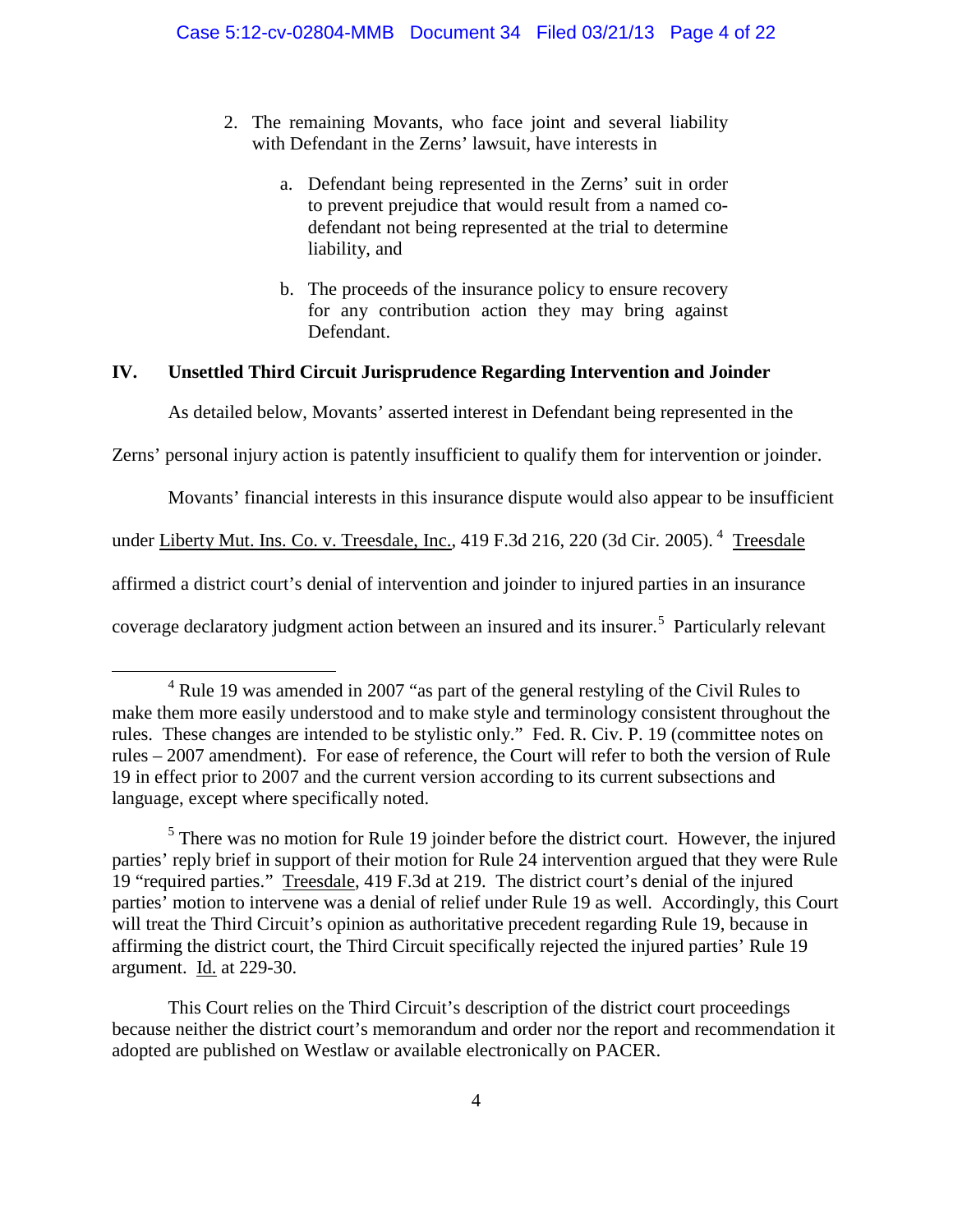#### Case 5:12-cv-02804-MMB Document 34 Filed 03/21/13 Page 5 of 22

to this case, the Third Circuit held that the injured parties' financial interests in the outcome of the insurance dispute were neither the kind of "legally protected interests" required by Rules 24(a) and  $19(a)(1)(B)$ , <sup>[6](#page-4-0)</sup> nor capable of providing a common issue of law or fact with the insurance dispute as required for by Rule 24(b). Therefore, if Treesdale controls this case, the Court would be compelled to deny Movants' requests for intervention and joinder.

However, Movants have relied on Third Circuit cases that they assert undermine Treesdale. As detailed below, relatively recent Third Circuit jurisprudence establishes that for purposes of standing, financial interests may qualify as "legally protected interests." Consequently, this Court must assess whether Treesdale remains authoritative precedent for the types of interests that should be considered "legally protected" under Rules 24 and 19.

# **A. The Third Circuit's Standing Jurisprudence**

In Am. Auto. Ins. Co. v. Murray, 658 F.3d 311 (3d Cir. 2011), the Third Circuit held that an injured party who had been named as a defendant in an insurance coverage declaratory judgment action had standing to appeal the district court's grant of summary judgment in favor of the insurer. In doing so, the Third Circuit applied the test for constitutional standing from Lujan v. Defenders of Wildlife, 504 U.S. 555, 560-61 (1992), and determined that the injured party had "interests in the [insurance coverage] lawsuit . . . independent of the insured" that satisfied Lujan's "legally protected interest" requirement, "because a determination of [the insured's] coverage would dictate [the injured party's] ability to receive the full benefit of [his] lawsuit" against the insured. Murray, 658 F.3d at 318-19.

<span id="page-4-0"></span><sup>&</sup>lt;sup>6</sup> The Third Circuit applied the same definition of "legally protected interest" to both Rules 24 and 19.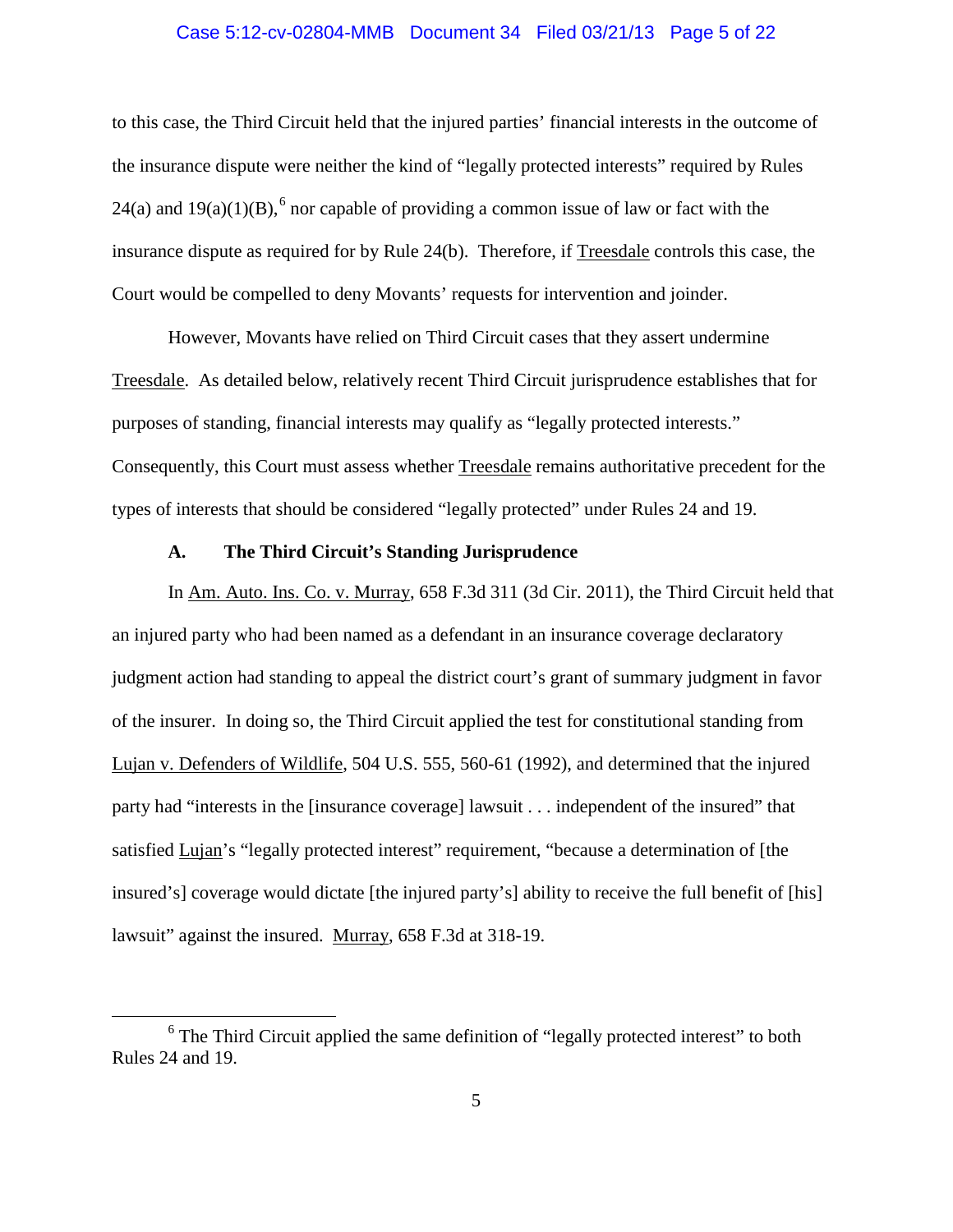#### Case 5:12-cv-02804-MMB Document 34 Filed 03/21/13 Page 6 of 22

Essential to the Third Circuit's holding in Murray was its holding in Fed. Kemper Ins. Co. v. Rauscher, 807 F.2d 345 (3d Cir.1986). Rauscher held that because a "case or controversy" existed between an insurer and injured parties sued as defendants in an insurance coverage declaratory judgment action, the injured parties had standing to defend against the insurer's complaint, even after a default judgment had been entered against the insured. Murray should be read as recasting Rauscher in Lujan's standing terminology, because Murray described Rauscher as "[t]he controlling case in this [c]ourt on whether injured parties have standing in a declaratory judgment action in the insurance coverage context" and simply "[a]ppl[ied] the principles set forth in Rauscher" to reach its holding regarding standing. Murray, 658 F.3d at 318-19.

# **B. The Relationship of Treesdale's Holdings on Rules 24 and 19 to the Third Circuit's Standing Jurisprudence**

Treesdale's determination that financial interests are not recognized as "legally protected interests" under Rules  $24$  and  $19(a)(1)(B)$  is at least superficially inconsistent with the Third Circuit's standing jurisprudence dating back almost thirty years. The Murray court recognized this discord with respect to Rule 24, stating in a footnote that:

- 1. Treesdale had not addressed standing and, therefore, was inapplicable to the standing analysis; and
- 2. It remains unsettled "whether a potential intervenor [under Rule 24] must even have Article III standing."

Murray, 658 F.3d at 318 n.4. Thus, Murray was clear that Treesdale remains good law with respect to Rule 24.

However, some language in the same footnote in Murray – describing Treesdale as having "dealt solely with the standard for intervention under [Rule] 24," Murray, 658 F.3d at 318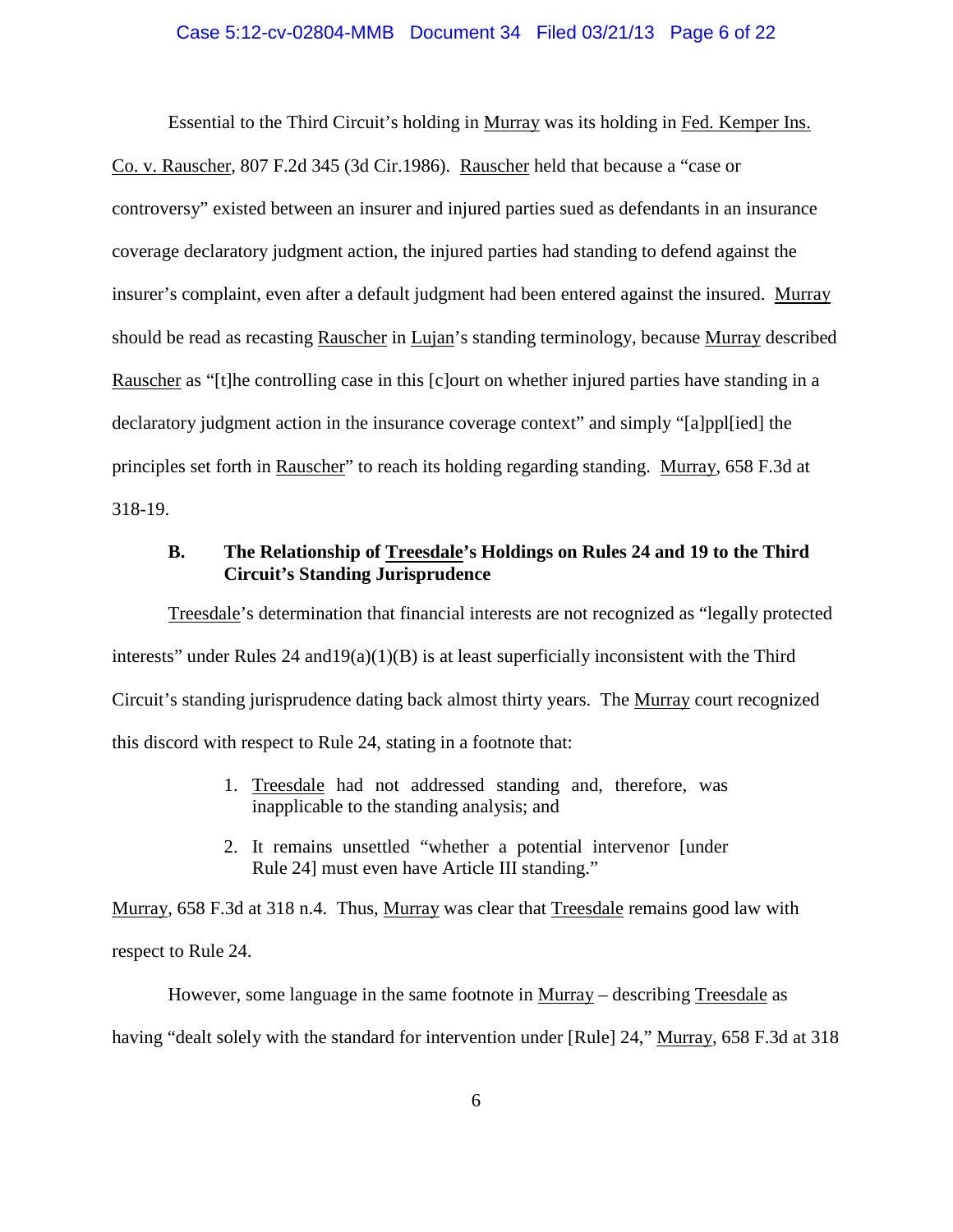#### Case 5:12-cv-02804-MMB Document 34 Filed 03/21/13 Page 7 of 22

n.4 – can be read to suggest that district courts should no longer consider Treesdale good law regarding Rule 19. Consequently, it is unclear whether Murray's holding regarding the definition of "legally protected interests" for standing analyses affects interest analyses under Rule  $19(a)(1)(B)$ . This issue is further complicated by dicta in Rauscher stating that the injured parties in that case were Rule 19 indispensable parties. 807 F.3d at 355.

Based on Murray and Rauscher, Chief Judge Joyner has concluded that the Third Circuit now recognizes injured parties' financial interests in insurance disputes as "legally protected interests" for the purposes of Rule  $19(a)(1)(B)$ . Bhd. Mut. Ins. Co. v. Salem Baptist Church of Jenkintown, Civil Action No. 10-cv-7072, 2012 WL 1526851, at \*3 (E.D. Pa. Apr. 30, 2012). In reaching this conclusion, he stated that "Treesdale and Rauscher come to disparate conclusions as to an injured party's legal interest in a declaratory judgment suit over a tortfeasor's insurance policy," and the Third Circuit's holding in Murray (described as "[a]n injured third party in an insurance coverage dispute suffers a concrete and particularized invasion of a legally protected interest"), combined with Murray's apparent limitation of Treesdale to Rule 24, indicated that Treesdale should no longer be considered good law regarding Rule 19, at least to the extent that it conflicts with **Rauscher.**<sup>[7](#page-6-0)</sup> Id. (emphasis added) (quotation omitted).

This Court ultimately declines to follow Salem Baptist, concluding instead that Treesdale remains good law regarding Rule19(a)(1)(B) – that mere financial interests in the outcome of an insurance dispute remain insufficient to warrant joinder as required parties. However, because

<span id="page-6-0"></span> $<sup>7</sup>$  Judge Bumb has issued an apparently conflicting decision, stating in a footnote that</sup> Treesdale should be read as having displaced Rauscher regarding Rule 19. Nat'l Specialty Ins. Co. v. Papa, Civil No. 11-2798, 2012 WL 868944, at \*5 n.2 (D.N.J. Mar. 14, 2012). According to Papa, "[w]hile the Rauscher decision was not specifically mentioned in [Treesdale], the Third Circuit considered, and rejected [the substance of Rauscher's dicta regarding Rule 19] . . . and Rauscher was specifically referenced in the parties' briefing." Id. Papa did not cite Murray.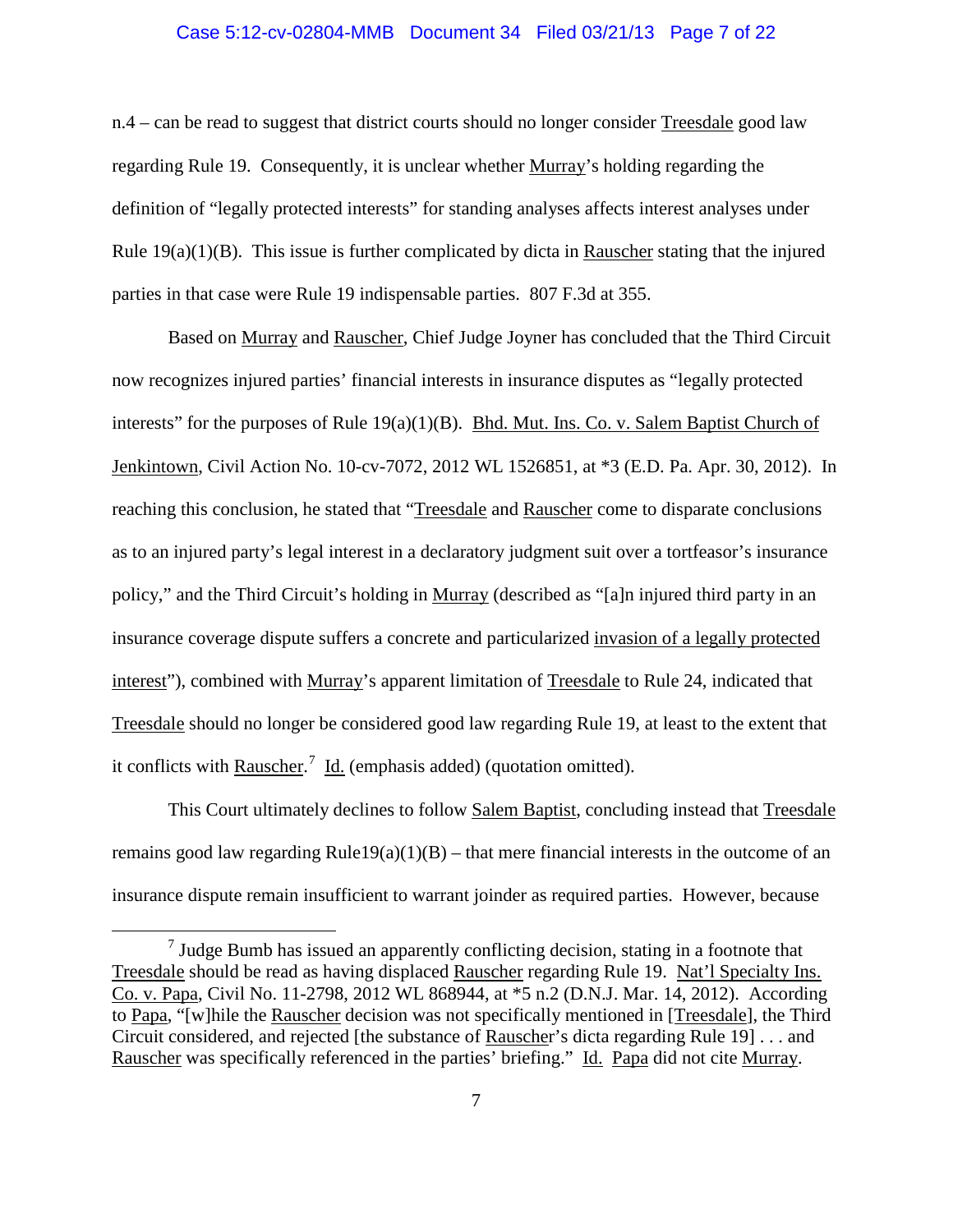reaching this conclusion requires a lengthy analysis, the Court first will turn to the Movants'

request to intervene pursuant to Rule 24, it being clear that Treesdale controls resolution of this request.

### **V. Movants May Not Intervene Under Rule 24.**

Intervention as of right under Rule 24(a) requires that Movants "demonstrate '"an interest

relating to the property or transaction which is the subject of the action."'" Treesdale, 419 F.3d

at 220 (quoting Mountain Top Condo. Assoc. v. Dave Stabbert Master Builder, Inc., 72 F.3d

361, 366 (3d Cir. 1995) (quoting Rule 24(a)(2)).<sup>[8](#page-7-0)</sup> However, Movants' asserted interests are

insufficient to satisfy this requirement. The Third Circuit has a long-standing

<span id="page-7-2"></span>general principle . . . that "a mere economic interest in the outcome of litigation is insufficient to support a motion to intervene. Thus, the mere fact that a lawsuit may impede a third party's ability to recover in a separate suit ordinarily does not give the third party a right to intervene."

Id. (quoting Mountain Top, 72 F.3d at 366).<sup>[9](#page-7-1)</sup>

Ultimately, nothing in Treesdale reasonably can be read as stating that the nature of injured parties' interests should turn on whether the insured chooses to defend against its insurer's complaint. To the contrary, Treesdale cautions district courts that "the 'interest element' and the 'impairment element' are separate and distinct aspects of [the] intervention as of right inquiry. . . . [and district courts should] examine the impairment element only after . . . a

<span id="page-7-0"></span><sup>&</sup>lt;sup>8</sup> The Third Circuit has held that Pennsylvania law requiring that injured parties be joined to insurance coverage declaratory judgment actions is procedural and does not provide injured parties with a right to intervene under Rule 24(a). Treesdale, 419 F.3d at 228-29.

<span id="page-7-1"></span> $9<sup>9</sup>$  At first blush, Treesdale may appear to indicate that injured parties have sufficient interests for intervention where the insured lacks sufficient resources to defend against the declaratory judgment action and satisfy any judgments the injured parties may obtain. 419 F.3d at 225-26 (considering the injured parties' argument "that they should be permitted to intervene as of right because [the insured] is insolvent and lacks sufficient funds to either satisfy judgments or to adequately defend their interests"). However, Treesdale did not fully address how this scenario impacted the nature of injured parties' interests because the insured in that case was effectively defending its interests and could not be deemed insolvent. Id.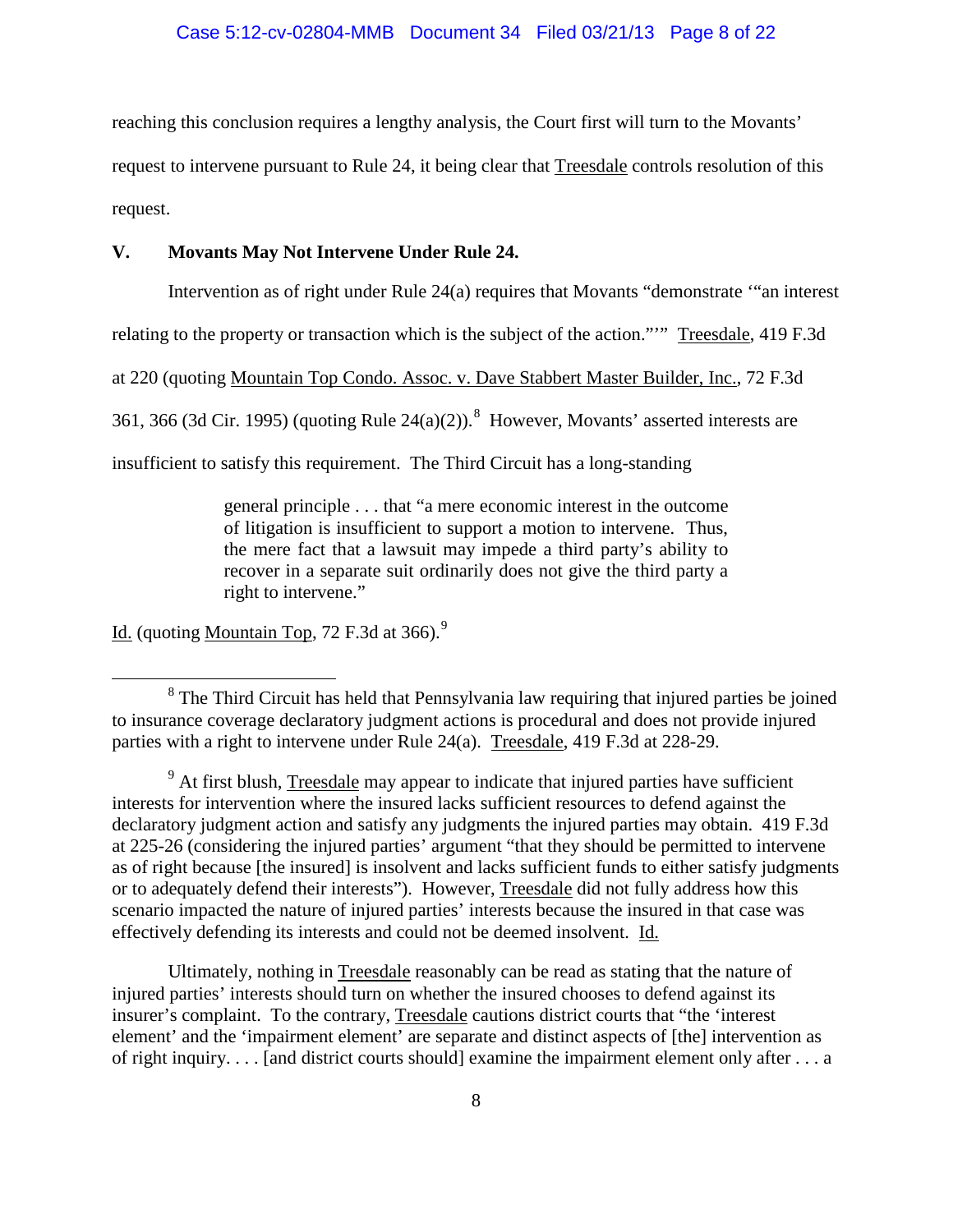#### Case 5:12-cv-02804-MMB Document 34 Filed 03/21/13 Page 9 of 22

Furthermore, the Court is aware of no case recognizing that alleged tortfeasors facing joint and several liability under Pennsylvania law have an interest in ensuring that all alleged joint tortfeasors are sued in a single action to determine liability to the injured party. As discussed below, courts have consistently rejected such an interest as a basis for joinder under Rule 19, and the Court sees no reason to recognize such an interest under Rule 24 in this case.

To qualify for permissive intervention, Movants must demonstrate that they have a "claim or defense that shares with the main action a common question of law or fact." Fed. R. Civ. P. 24(b)(1)(B). However, neither the Zerns' personal injury claims nor the other Movants' potential actions for contribution are sufficient to satisfy this requirement: "[w]here a proposed intervenor has only a contingent financial interest in a declaratory judgment action to establish insurance coverage, he/she [cannot] accurately claim that there are common questions of law or fact between the coverage dispute and actions to determine liability for injuries . . . ." Treesdale, 419 F.3d at 228 (citing Liberty Mut. Ins. Co. v. Pacific Indem. Co., 76 F.R.D. 656, 660 (W.D. Pa. 1977) ("a motion for permissive intervention under Rule 24(b) must have grounds in claims for relief which share questions of fact or law in common with the main action, and not in the coincidence of financial interests")). The Court also sees no basis for concluding that Movants'

protectable legal interest" has been established. 419 F.3d at 227. Therefore, even if an insured faces a default judgment, as in this case, that fact is irrelevant to the question of whether injured parties have an interest recognized by Rule 24(a).

 $\overline{a}$ 

Furthermore, Treesdale uses strong, sweeping language when stating that injured parties' financial interests are wholly insufficient to warrant intervention. 419 F.3d at 224-25 (quoting Mountain Top, 72 F.3d at 366). It would be unreasonable for this Court to conclude that Treesdale carved out an exception to that language without expressly stating an intention to do so.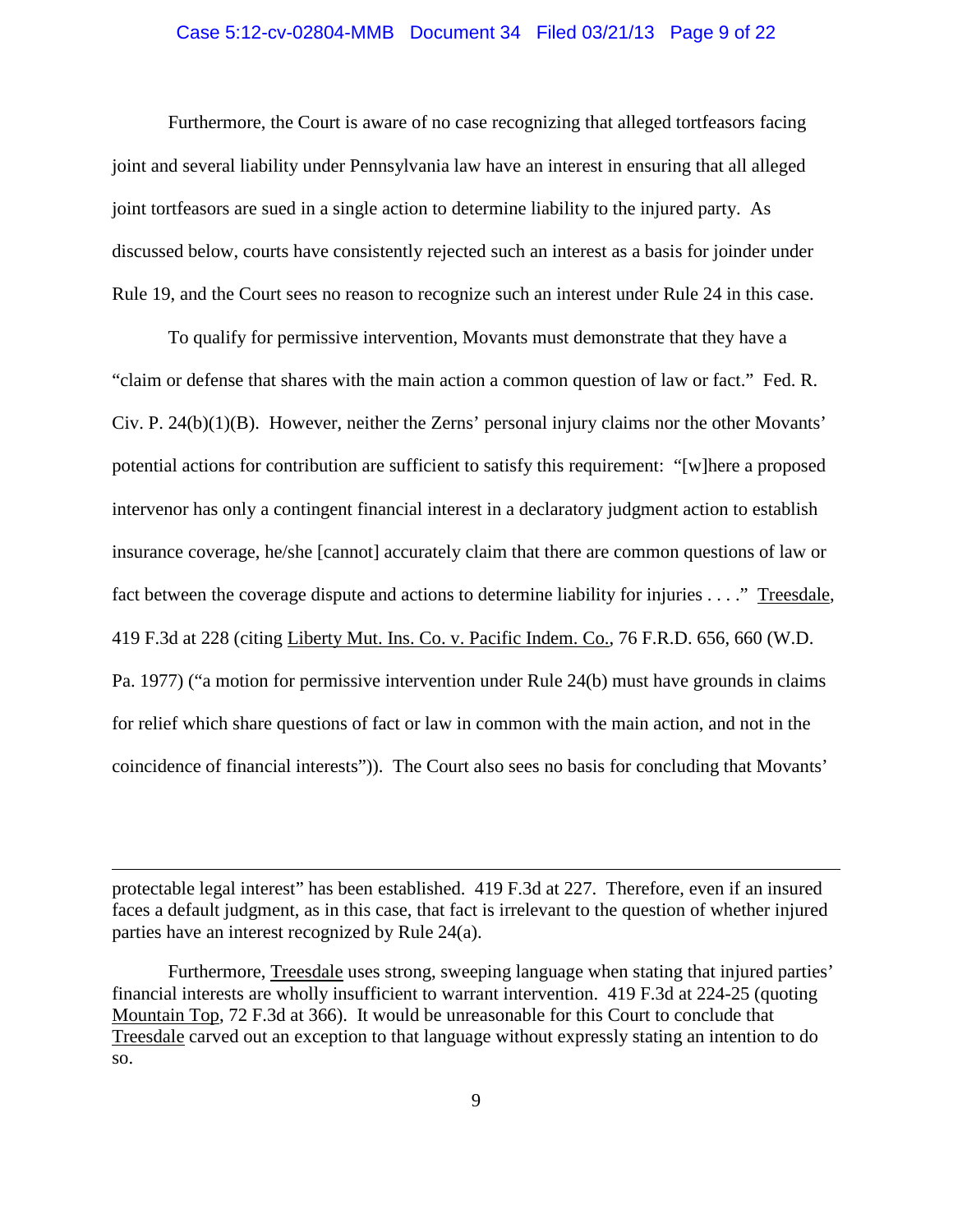#### Case 5:12-cv-02804-MMB Document 34 Filed 03/21/13 Page 10 of 22

asserted interest in having Defendant represented in the Zerns' personal injury action provides them with a claim or defense against Plaintiff or Defendant.

## **VI. Movants Are Not Entitled to Joinder Under Rule 19.**

To qualify for joinder as "required parties" pursuant to Rule 19, Movants must "claim[] an interest relating to the subject of the action  $\dots$ ." Fed. R. Civ. P. 19(a)(1)(B). It is well established that, while state law is relevant to determining "the interests of those affected by the litigation," joinder pursuant to Rule 19 is ultimately a question of federal law. HB Gen. Corp. v. Manchester Partners, L.P., 95 F.3d 1185, 1195 (3d Cir. 1996); accord Huber v. Taylor, 532 F.3d 237, 247 (3d Cir. 2008) (citing Provident Tradesmens Bank & Trust Co. v. Patterson, 390 U.S. 102, 124 n.22 (1968) (explaining that, in a diversity case, determination of whether a party is necessary or indispensable is a question of federal law, but determined by reference to interests of the parties under state law)).

Movants assert financial interests in the proceeds from the insurance policy, as well as an interest in Defendant being represented in the Zerns' personal injury action. Movants have not identified any state law basis for these interests.<sup>[10](#page-9-0)</sup> Therefore, the Court's decision in this case is entirely a matter of federal procedural law and does not in any way invade the province of state courts.

<span id="page-9-0"></span> $10$  As pointed out in note [8,](#page-7-2) the Third Circuit has determined that Pennsylvania law requiring that injured parties be joined to insurance coverage declaratory judgment actions is procedural. It would be unreasonable to conclude that Rule  $19(a)(1)(B)$  recognizes an interest based on state procedural law that has been rejected as a basis for intervention under Rule 24. See Treesdale, 419 F.3d at 229 ("that an injured claimant is an indispensable party in a suit to determine insurance coverage under Pennsylvania's Declaratory Judgment Act. . . . [was] a procedural . . . ruling, [and, therefore,] Erie [R. Co. v. Tompkins, 304 U.S. 64, (1938),] does not require the district court to apply Pennsylvania law to resolve [a] motion to intervene under [Rule] 24(a)" (emphasis added)).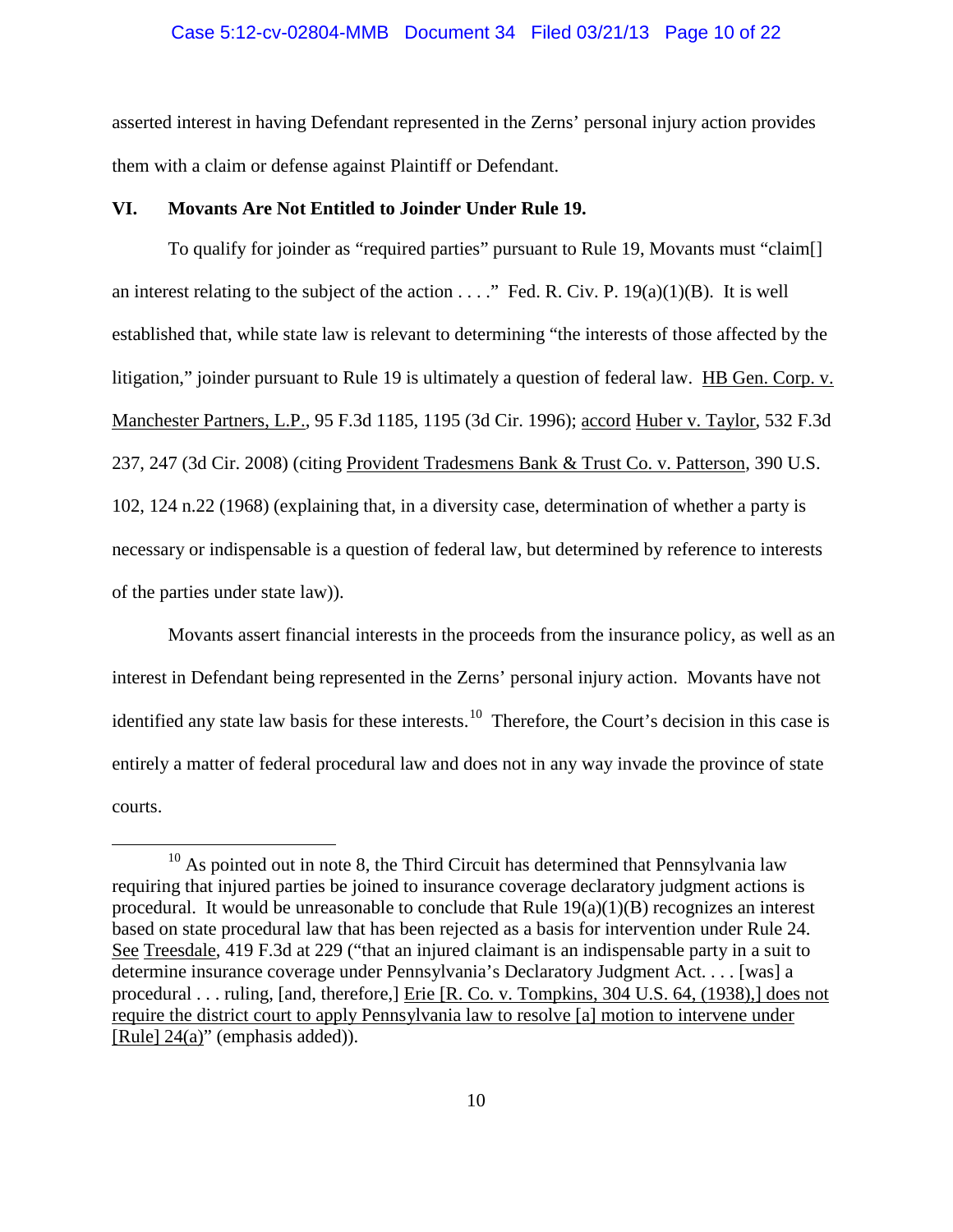#### Case 5:12-cv-02804-MMB Document 34 Filed 03/21/13 Page 11 of 22

For the reasons below, Movant's asserted interests are insufficient to support Rule 19 joinder. The Court first will address their asserted interest in Defendant being represented in the Zerns' personal injury action, because this interest is patently insufficient and warrants minimal discussion. The Court then will turn to determining whether Movants' financial interests can support joinder, which will include completion of the Court's analysis of Rauscher, Treesdale, and Murray.

# **A. Movants' Asserted Interest in Defendant Being Represented in the Zerns' Personal Injury Action Is Not Recognized by Rule 19.**

The Court finds no basis for holding that Rule 19 recognizes Movants' asserted interest in Defendant being represented in the Zerns' personal injury action. Rule 19 does not recognize an interest in joining all alleged joint tortfeasors facing joint and several liability in a single action. Malibu Media, LLC v. John Doe 1, Civil Action No. 12-2078, 2013 WL 30648, at \*9 (E.D. Pa. Jan. 3, 2013) (Baylson, J.) ("[T]he law is clear that joint tortfeasors are permissive parties under Fed. R. Civ. P. 20 but not necessary or indispens[a]ble parties under [Rule] 19(a) and (b). This is a well-settled doctrine that has been acknowledged by the Supreme Court." (citing Temple v. Synthes Corp., Ltd., 498 U.S. 5, 6 (1990)). Movants couch their asserted interest in terms of prejudice that would result from an alleged joint tortfeasor already joined to an action not being represented. However, they failed to demonstrate that this presents materially different considerations from the ordinary scenario of litigating without the joinder of all alleged joint tortfeasors.

## **B. Financial Interests and Rule 19(a)(1)(B)**

As discussed above, Third Circuit jurisprudence is unclear regarding the status of financial interests in insurance disputes as bases for joinder under Rule  $19(a)(1)(B)$ . If Treesdale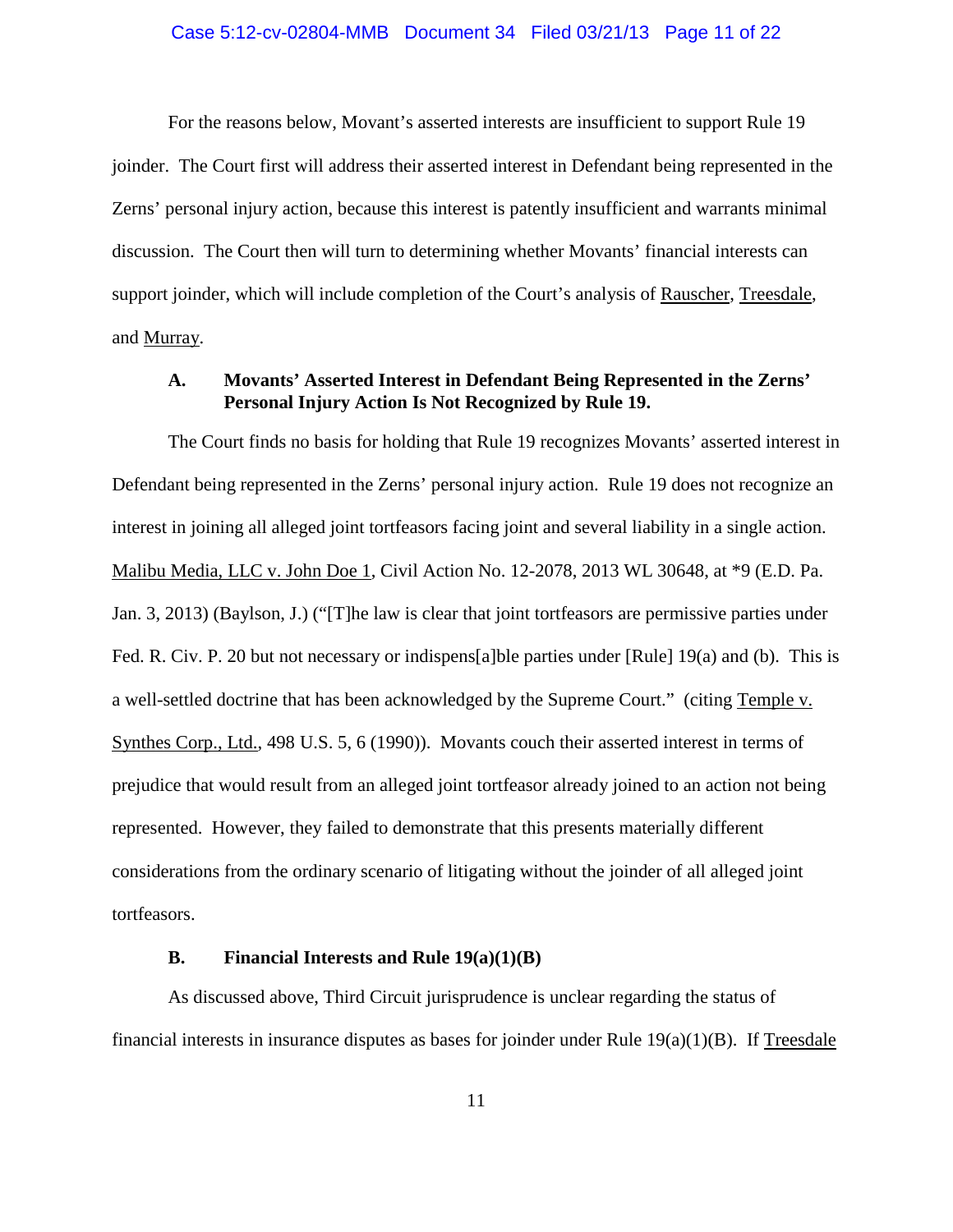# Case 5:12-cv-02804-MMB Document 34 Filed 03/21/13 Page 12 of 22

controls this Court's analysis, then such interests cannot qualify for joinder; if Rauscher and

Murray control, the Court would be compelled to reach the opposite conclusion. After careful

consideration, the Court concludes that Treesdale should direct its analysis. Therefore, Movants

cannot be joined to this action.

# **1. Treesdale Directs the Court's Rule 19 Analysis.**

Neither Rauscher nor Murray should be treated as precedent for Rule 19(a)(1)(B),

because:

- 1. A thorough reading of Rauscher reveals that its Rule 19 dicta is irrelevant to whether financial interests satisfy Rule  $19(a)(1)(B)$ 's interest requirement;
- 2. It would be unreasonable to read Murray as endorsing Rauscher's dicta of questionable weight over crystal clear language in Treesdale regarding the nature of interests recognized by Rule  $19(a)(1)(B)$ ; and
- 3. A careful reading of Rauscher and Murray indicates that interest analyses for standing and Rule  $19(a)(1)(B)$ , far from being conflated, should be treated as fundamentally different.

# **a. Reasons for not Following Rauscher's Rule 19 Dicta**

In its determination in dicta that the injured parties were indispensable under Rule 19,

Rauscher stated:

A brief analysis of the facts of this case under Rule 19 leads to the conclusion that the most relevant inquiry in the Rule 19 analysis is whether full relief can be accorded [to the insurer] without joining the . . . injured part[ies]. Such an inquiry leads to the conclusion that the [injured parties] are indispensable parties to the action.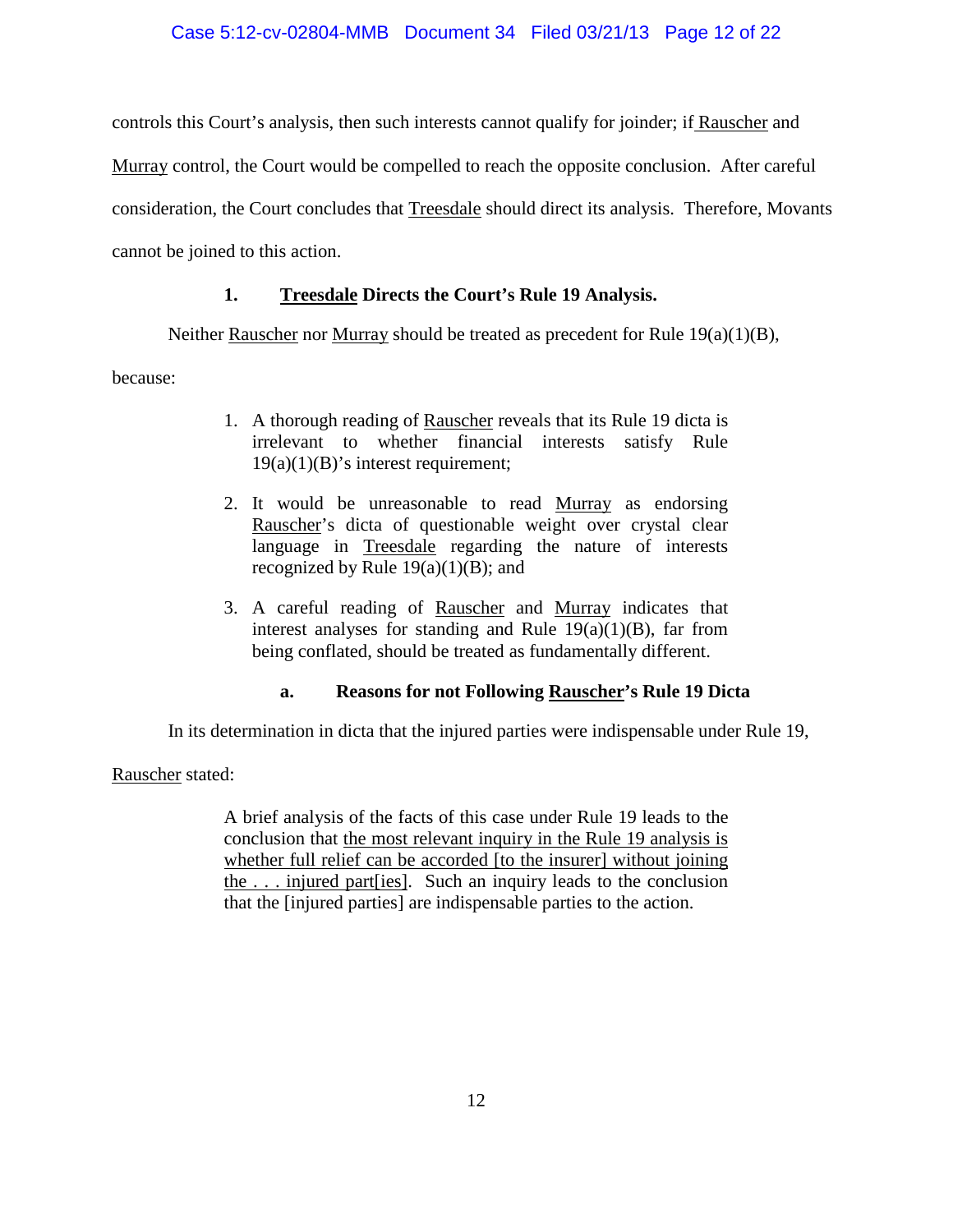#### Case 5:12-cv-02804-MMB Document 34 Filed 03/21/13 Page 13 of 22

807 F.2d at 354 n.5 (emphasis added). Although the court cited only to Rule 19 generally, its language obviously mimics what was then Rule  $19(a)(1)$  – and now  $19(a)(1)(A)^{11}$  $19(a)(1)(A)^{11}$  $19(a)(1)(A)^{11}$  – "[a] person. . . shall be joined as a party in the action if . . . in his absence complete relief cannot be accorded among those already parties," Fed. R. Civ. P. 19 (1986) (amended 2007) (emphasis added). Because nothing in Rauscher's language suggests that the court relied on what was then Rule  $19(a)(2)$ , and now Rule  $19(a)(1)(B)$  – which applies when the person seeking joinder "claims an interest relating to the subject matter of the action," id. – the Court finds that Rauscher is best read as having relied on Rule  $19(a)(1)(A)$ . This reading is supported by Rauscher's recognition that the injured parties had a contingent statutory cause of action directly against the insurer, which is consistent with a determination that the insurer could not be accorded complete relief as against the insured alone.<sup>[12](#page-12-1)</sup>

<span id="page-12-0"></span><sup>&</sup>lt;sup>11</sup> The current text of Rule 19(a)(1)(A) is "[a] person . . . must be joined as a party if . . . in that person's absence, the court cannot accord complete relief among existing parties." (emphasis added).

<span id="page-12-1"></span> $12$  The Court also notes that its interpretation of **Rauscher** harmonizes with pre-Rauscher precedent on the meaning of "complete relief." In Field v. Volkswagenwerk AG, the Third Circuit stated:

As the Advisory Committee note to Rule 19 makes clear, "[c]lause 1 stresses the desirability of joining those persons in whose absence the court would be obliged to grant partial or 'hollow' relief rather than complete relief to the parties before the court." This would occur, for instance, when an absent person has a claimed or apparent interest in the same relief sought by the plaintiffs, such that the court would be unable to fashion an effective decree as a result of the absence. For unless the absent party's right to the relief sought by the plaintiffs was also adjudicated, no judgment of the court could divest the person not before the court of the right to have the same claim decided as to him, and the defendant might be faced with judgments that could not both be complied with.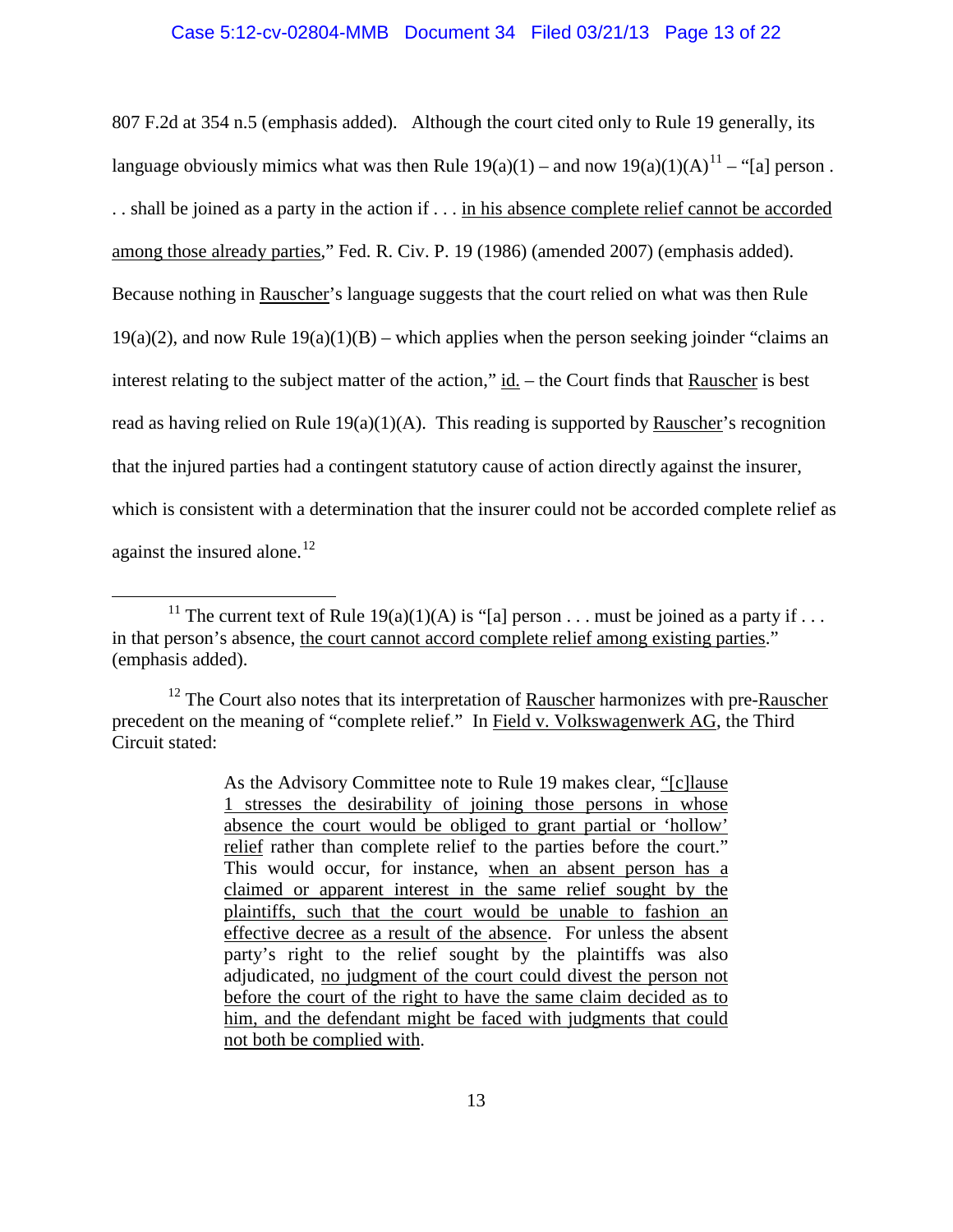# Case 5:12-cv-02804-MMB Document 34 Filed 03/21/13 Page 14 of 22

Furthermore, Rauscher discussed the injured parties' indispensability under Rule 19 as an

independent justification for its holding as to standing, not an extension of that ruling:

Although it is not necessary to our analysis or our conclusion, we note that our decision is supported by the fact that the [injured parties] are indispensable parties to this type of declaratory judgment action . . . .

Under Rule 19 and the above cases, the [injured parties] qualify as indispensable parties in this action. While we regard the issue raised in this case as one of standing, not indispensability, it nevertheless appears that the [injured parties], as they have argued, are indispensable parties. As such, of course, they would have standing even apart from our analysis in the text."

807 F.2d at 354 & n.5 (emphasis added) (citations omitted). Accordingly, even if this Court

rearticulated Rauscher's holding in Lujan's standing terminology, Rauscher still could not

reasonably be read as having informed its Rule 19 determination with its standing analysis.

Additionally, none of the cases Rauscher cited in its Rule 19 discussion support its use as

precedent for recognizing financial interests as a basis for joinder:

 $\overline{a}$ 

626 F.2d 293, 297-98, 301 (3d Cir. 1980) (citation omitted) (emphasis added) (where injured parties had independent claims against a car manufacturer arising out of a car accident, complete relief could be accorded without joining all injured parties in a single action, even where the car manufacturer had a potential right of reimbursement, indemnity or contribution against an absent injured party), disagreed with on other grounds, Newman-Green, Inc. v. Alfonzo-Larrain, 490 U.S. 826 (1986); see also 7 C. Wright, A. Miller, & M. Kane, Federal Practice and Procedure § 1604 (3d ed.) (19(a)(1)(A) ensures that "any relief . . . awarded will effectively and completely adjudicate the dispute"). It appears that Field would recognize the applicability of Rule  $19(a)(1)(A)$  to the facts present in Rauscher: injured parties with statutory claims against an insurer that are effectively identical to the insured's claim against that insurer. Cf. Sindia Expedition, Inc. v. Wrecked and Abandoned Vessel, Known as The Sindia, 895 F.2d 116, 121- 22 (where multiple parties claimed interests in the same property, complete relief could be accorded without joining them all in a single action, despite "[t]he possibility that a successful party may have to defend its rights . . . in a subsequent suit brought by" a non-party (citing Field, 626 F.2d at 300-01)).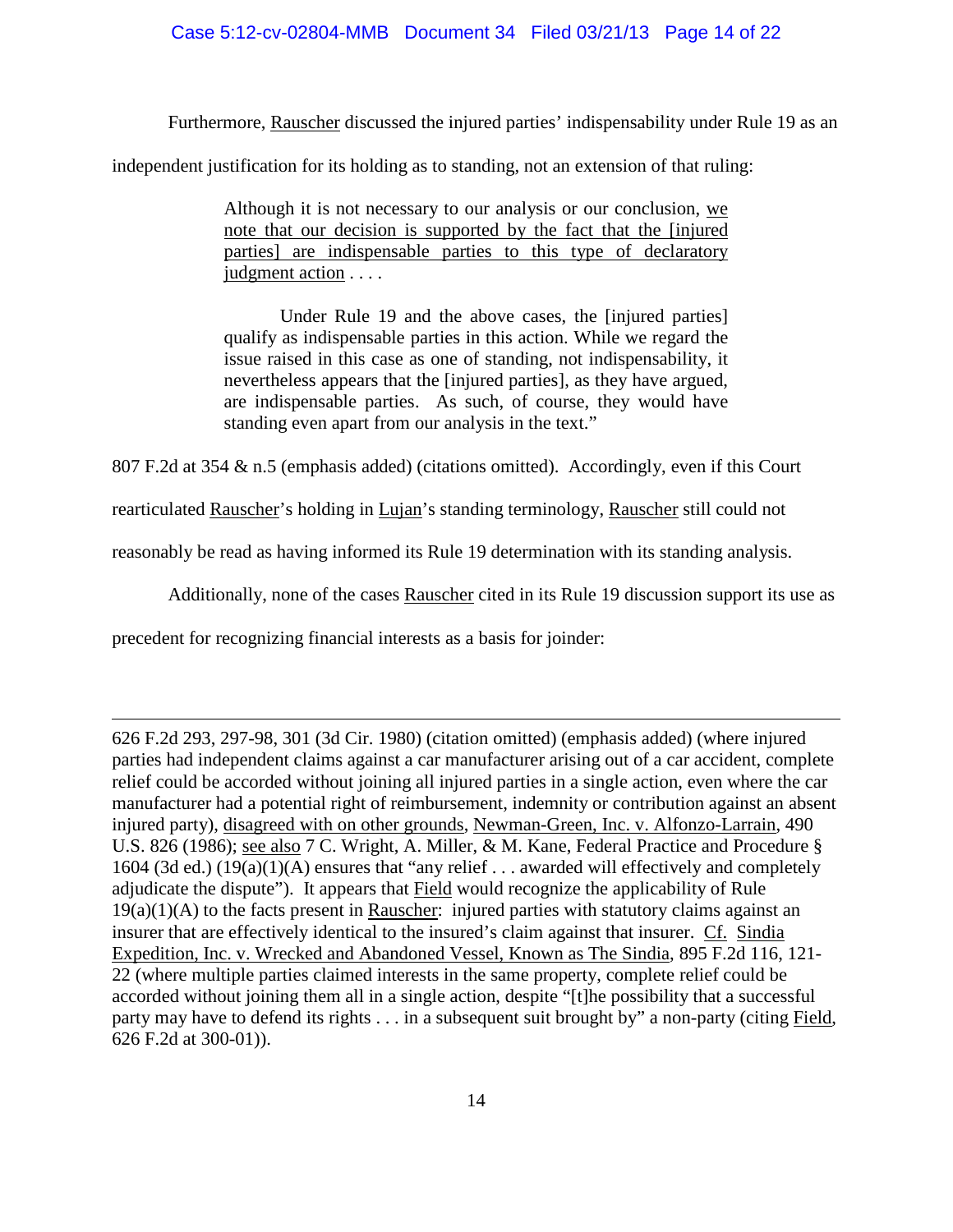- 1. Maryland Cas. Co. v. Consumers Fin. Servs., 101 F.2d 514 (3d Cir. 1938) was cited as being pre-Rule 19;
- 2. U.S. Fid. and Guar. Co. v. Ditoro, 206 F. Supp. 528, 532-33 (M.D. Pa. 1962) relied on
	- a. Consumers Fin. Servs., and
	- b. Central Surety & Ins. Corp. v. Caswell, 91 F.2d 607 (5th Cir. 1937), which had nothing to do with joinder or intervention – it addressed the much different issue of whether a case and controversy existed between the injured parties and the insurer, such that the insurer could include the injured parties as a defendants in a declaratory judgment action;
- 3. Ranger Ins. Co. v. United Hous. of New Mexico, 488 F.2d 682 (5th Cir. 1974), held that injured parties in a case involving a policy with a direct action clause had a protected interest under Rule 19 because "they would have to contend with the stare decisis effect of . . . a judgment [against the insured] . . . might be forced to litigate [the judgment's] effect on the direct action clause. . . . [and] could force relitigation of the very issue" currently before the court. Id. at  $683-84 \& n.3$ . The existence of a direct action clause makes this case entirely inapplicable to the question of whether Rule  $19(a)(1)(B)$  recognizes financial interests in the outcome of a dispute; and
- 4. Pennsylvania cases holding that under Pennsylvania law, injured parties are indispensable parties to insurance coverage disputes. The Third Circuit, as noted above, has more recently held that this Pennsylvania law is procedural and, therefore, not binding on federal courts. Treesdale, 419 F.3d at 229 (addressing the question under a Rule 24 analysis).

In terms of Rauscher's relationship to Treesdale, Rauscher's reliance on Rule

 $19(a)(1)(A)$ , the posture in which it discussed Rule 19, and its citation to cases that are not

germane to whether Rule 19(a)(1)(B) recognizes financial interests renders it irrelevant to

Treesdale's discussion of that issue. In fact, the discussion above calls into question Rauscher's

continuing value as precedent for any Rule  $19(a)(1)(B)$  inquiry. This broader conclusion finds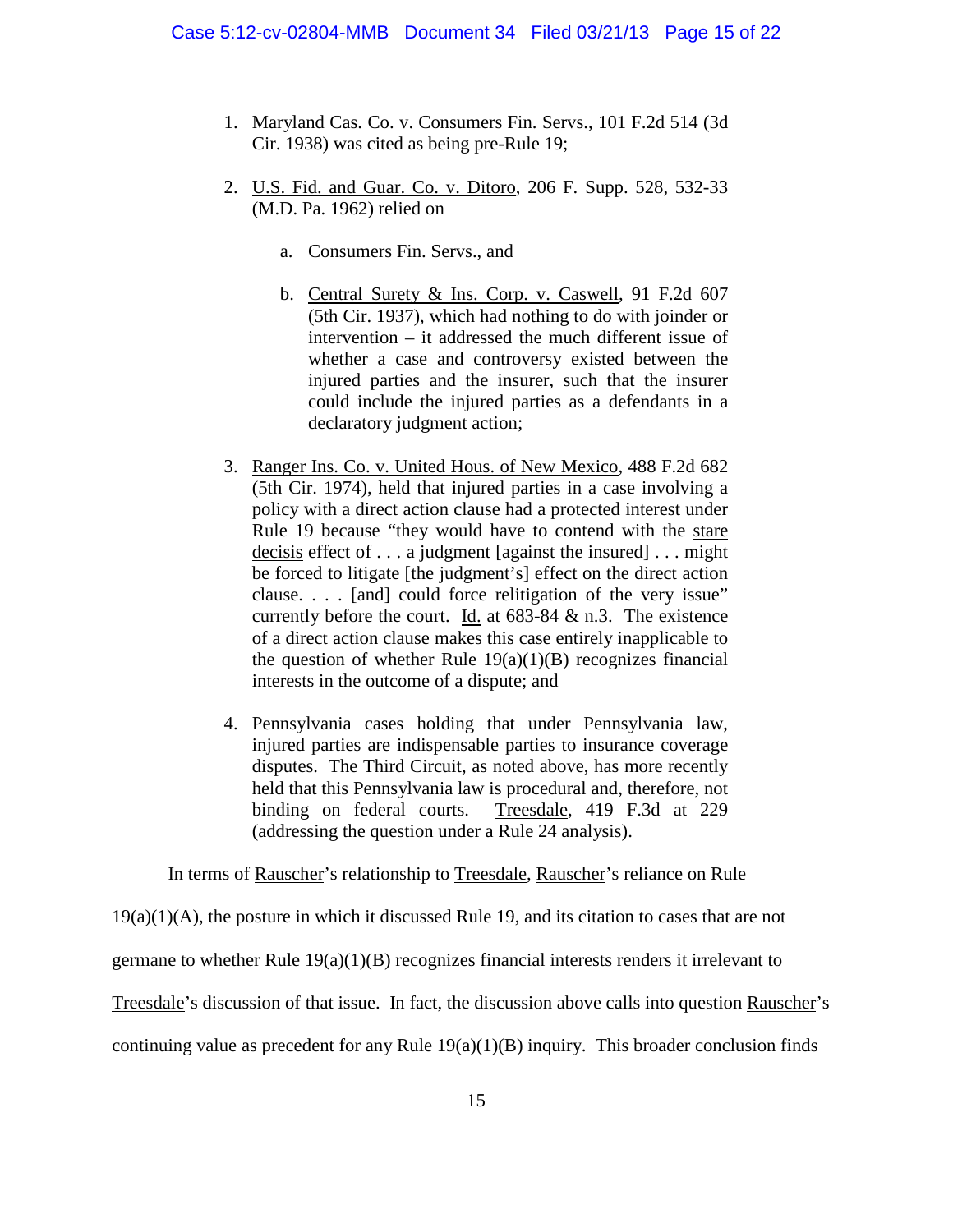#### Case 5:12-cv-02804-MMB Document 34 Filed 03/21/13 Page 16 of 22

support in the fact that although "Rauscher was specifically referenced in the parties' briefing" in Treesdale, Papa, 2012 WL 868944, at \*5, Treesdale did not cite Rauscher.

# **b. Murray Does Not Support Using Rauscher as Rule 19(a)(1)(B) Precedent.**

It is, of course, undeniable that Murray relies on Rauscher as good law regarding standing. Murray, 658 F.3d at 319 n.4 ("Because Treesdale is not on point and Rauscher directly addresses standing in a similar factual setting, Rauscher will guide our analysis."). Regardless, Murray cannot reasonably be read as endorsing Rauscher as precedent for Rule 19(a)(1)(B) interest analyses.

Murray unequivocally stated that Treesdale's interest analysis for Rule 24 remained good law, despite its difference from the interest analysis for standing purposes. Murray, 658 F.3d at 319 n.4. In this context, the Court cannot read Murray as making a broad holding regarding the meaning of "legally protected interests" for all inquiries – Rule  $19(a)(1)(B)$ , in particular, because Treesdale applied the same legal interest analysis to Rules 24 and 19. Treesdale, 419 F.3d at 230 (stating in its Rule 19 analysis that "[a]s we explained earlier [in our Rule 24 analysis], Appellants do not have a legally protectable interest in the . . . policies.") . This conclusion only becomes more apparent upon recognizing that although Murray described Treesdale as having "dealt solely with the standard for intervention under [Rule] 24," Murray, 658 F.3d at 319 n.4, Treesdale did, in fact, discuss Rule 19 and affirmed the district court's denial of relief under rule 19 as well as Rule 24. 419 F.3d at 229-30.

It would also be unreasonable to read Murray as endorsing Rauscher as Rule  $19(a)(1)(B)$ precedent without expressly stating an intention to do so, because that would result in Murray creating a conflict between Rauscher and Treesdale.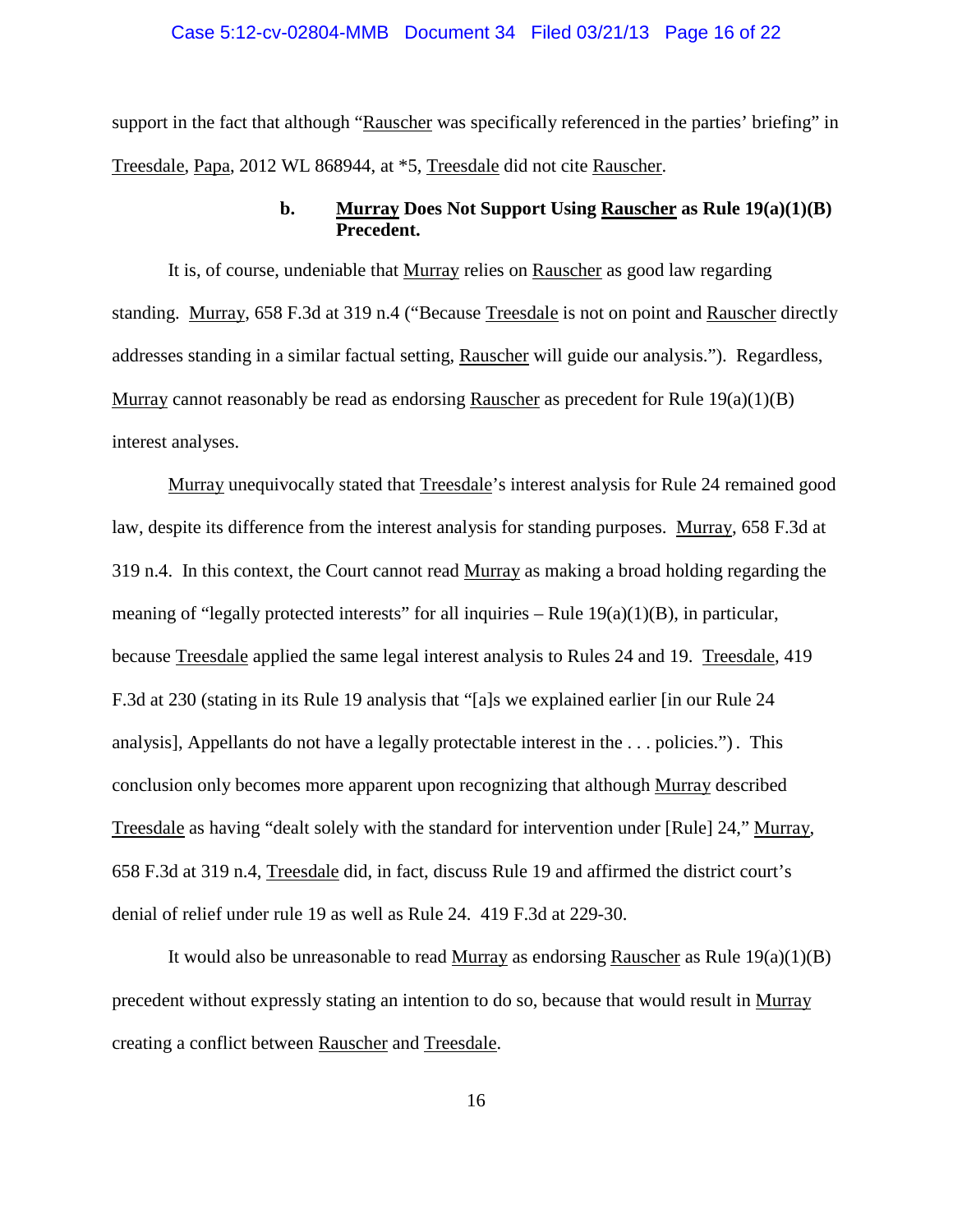## **c. Interest Analyses for Standing and Rule 19 Are Fundamentally Different.**

The Court is aware of no case in which the Third Circuit applied the standing analysis to determine the existence of a legally protected interest under Rule  $19(a)(1)(B)$ . To the contrary, review of Rauscher, Treesdale, and Murray reveals that standing and Rule 19 analyses are fundamentally different, and it would be an unwarranted expansion of the holdings in Rauscher and Murray to treat them as precedent for Rule  $19(a)(1)(B)$ .

Rauscher's 1986 holding as to standing relied on a Supreme Court case from 1941, Maryland Cas. Co. v. Pacific Coal & Oil Co., 312 U.S. 270, which held that an "actual controversy" existed between insurers and injured parties, allowing insurers to bring actions for declaratory relief against both their insureds and injured parties. The fact that the Third Circuit's Rule 19 jurisprudence, including Treesdale, declined to rely on Supreme Court standing precedent that dates back to the 1940's as informing Rule  $19(a)(1)(B)$  interest analyses is a strong, if not overwhelming, recognition that interests analyses for standing and Rule 19 are fundamentally different.

A careful reading of Murray and Rauscher together also supports the conclusion that standing and Rule 19 analyses should not be conflated. In both cases, the injured party:

- 1. Had been named as a defendant by the insurer, and
- 2. Was found to have standing to defend.

Because the injured parties' status as originally joined defendants was essential to both courts' standing determinations, relying on these cases as support for treating all injured parties as Rule 19 "required parties" to insurance coverage disputes would be a significant and unwarranted expansion of their holdings.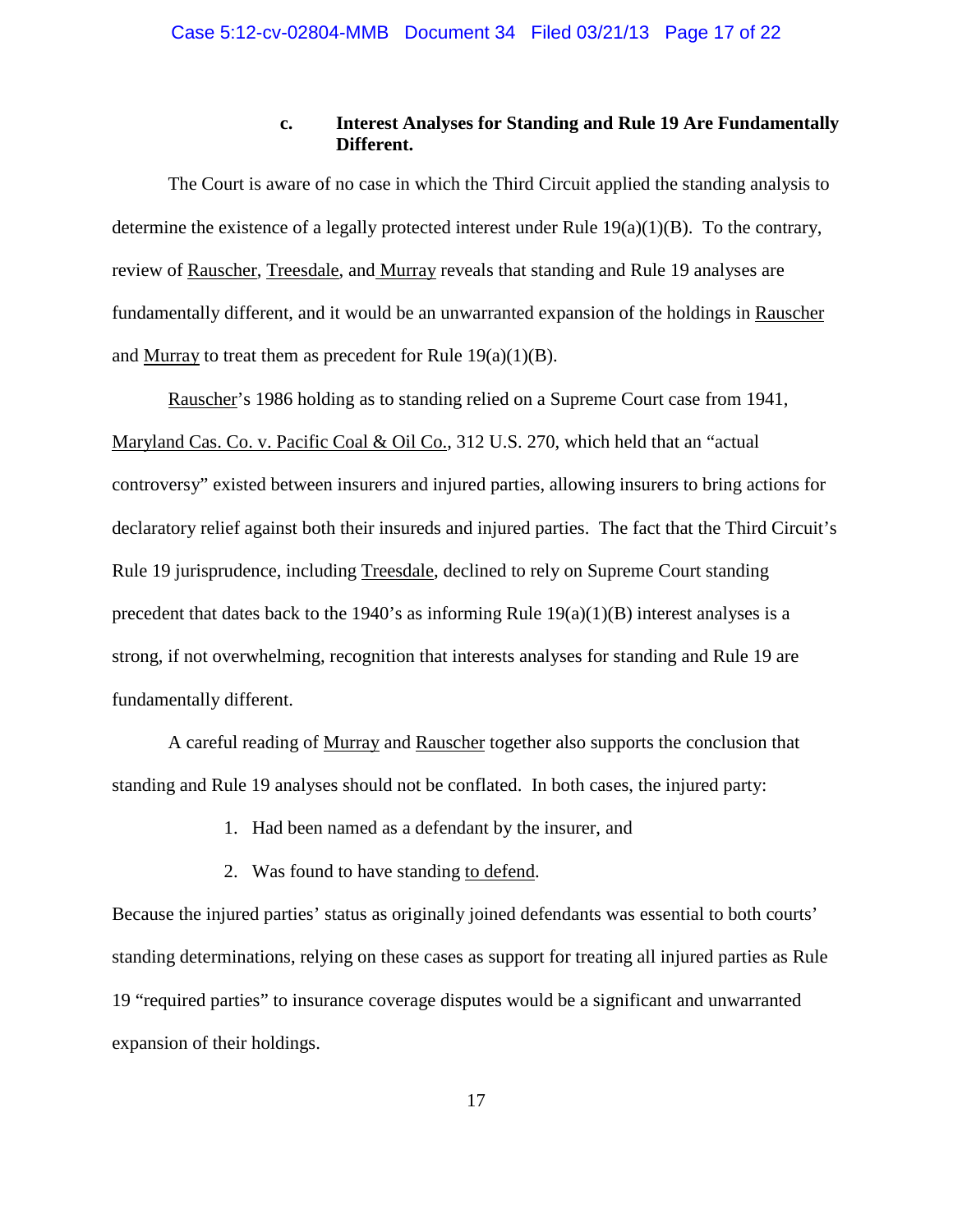Murray described the Rauscher holding as:

[R]ecogniz[ing] that a "case or controversy" must exist between the insurance company and the injured third party . . . since the insurance company brought the declaratory judgment action against the injured third party in the hope of attaining a binding judgment against both the insured and the injured party.

Murray, 658 F.3d at 319 (emphasis added). Indeed, the Rauscher court based its holding, in part, on the principal that "it would be anomalous to hold that while an actual controversy existed between an insurance company and an injured party, an injured party could be denied the right to actually participate in the controversy." 807 F.2d at 352-53 (citing Hawkeye-Sec. Ins. Co. v. Schulte, 302 F.2d 174, 177 (7th Cir.1962)).

Delving further into Murray serves to clarify the importance of the injured party's status as an already joined defendant. As Murray further explained in a footnote, the injured party's having been sued by the insurer as a defendant is "persuasive evidence that an 'actual controversy' existed between them, and, therefore, that the injured part[y] had standing to defend the action." 658 F.3d at 319 n.5 (second emphasis added) (citing Rauscher, 807 F.2d at 353-54); see Salem Baptist, 2012 WL 1526851, at \*4 n.7 (noting that "Murray and Rauscher indicate that the plaintiff's choice to include the injured third party in the action weighs in favor of recognizing their legally protected interest," though "neither opinion suggests a plaintiff's choice to name a defendant is dispositive").

Additionally, looking at the cases cited by Murray, the importance of the injured party's posture as a named defendant is manifest:

> Truck Ins. Exch. v. Ashland Oil, Inc., 951 F.2d 787, 789 (7th Cir. 1992) (holding that an insurer who brought a declaratory judgment action and "out of an abundance of caution" named the injured party as an additional defendant (1) must have thought the injured party had "some potential interest in the insurance policy" and (2)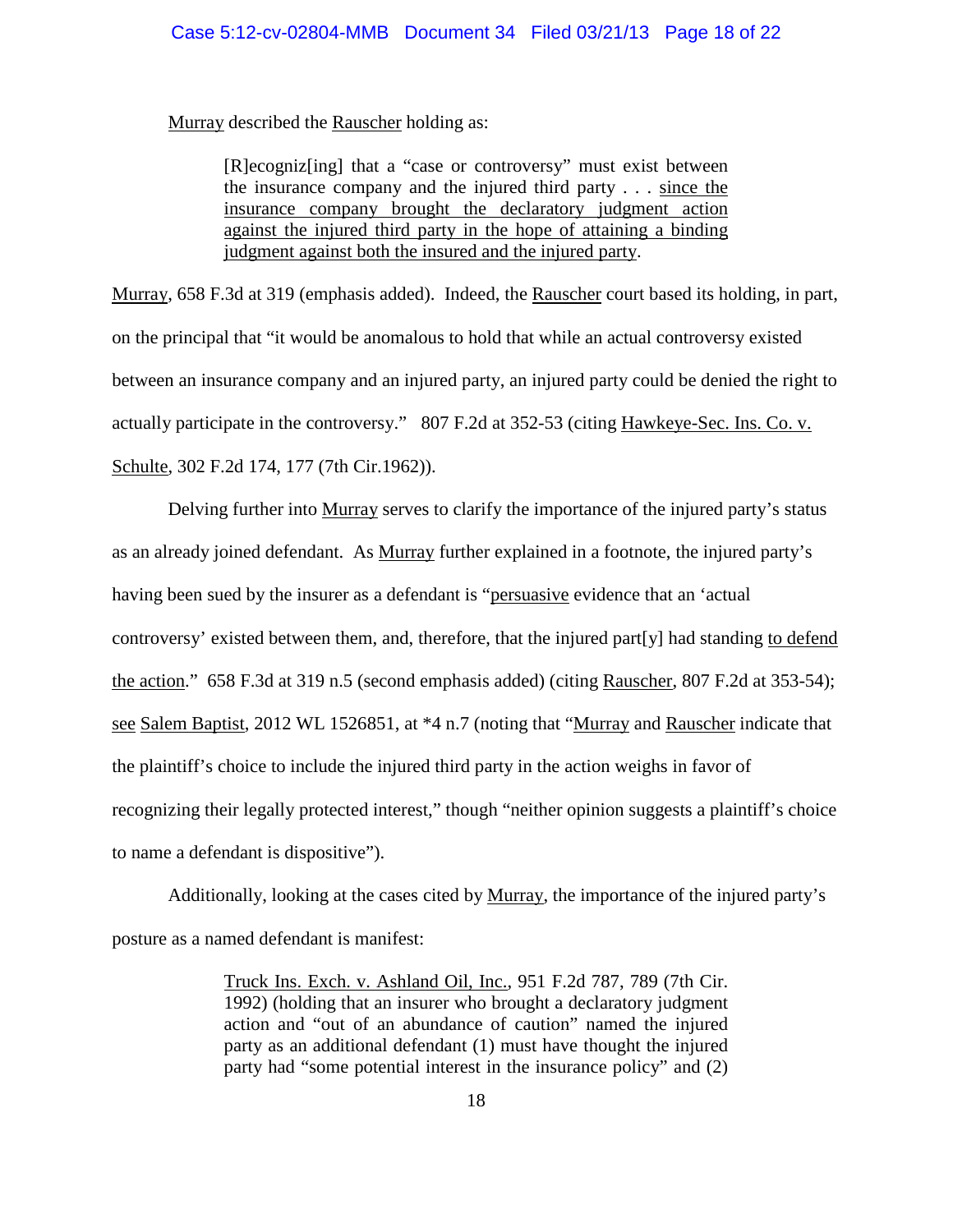had "tacitly conceded [the injured party's] standing to appeal by not contesting the appeal on the ground of lack of standing"); Dairyland Ins. Co. v. Makover, 654 F.2d 1120, 1123 (5th Cir. 1981) (holding that the injured party had standing to appeal the declaratory judgment in favor of the insurance company and noting that it was "decisive" to the holding that Dairyland named the injured appellants in its declaratory judgment action); Auto. Underwriters Corp. v. Graves, 489 F.2d 625, 627-28 (8th Cir. 1973) (holding that "[a]n injured person having a possible claim against an insurer who has been made a party defendant to an action for declaratory judgment possesses the requisite interest to be heard on appeal").

Id. at 319 n.5 (alterations in original).

Ultimately, nothing in Murray or Rauscher suggests that non-defendant injured parties have the same interest in insurance coverage disputes as injured parties who are named as defendants at the start of the suit. In fact, read in light of both the long-standing Supreme Court precedent regarding standing in declaratory judgment cases and the Third Circuit's Rule 19 jurisprudence, the most reasonable conclusion to draw is that the standing interest analysis for named defendants and the Rule  $19(1)(a)(B)$  analysis are fundamentally different.

The Court recognizes that both defendant and non-defendant injured parties share an interest in recovery for their injuries. Nevertheless, the Court finds support for differentiating between interests sufficient for standing to defend, and those sufficient for Rule 19 joinder, by looking at the requirements of Rule19(a)(1)(B)(i) and (ii), which demonstrate that Rule 19 involves important considerations not in play when the injured party is originally joined as a defendant.

Regarding Rule  $19(a)(1)(B)(i)$ , while non-joinder may practically impede the injured party's interest in obtaining the full value of its underlying lawsuit, that interest would have no protection without joinder under Rule 19 – unless the injured party has a cause of action directly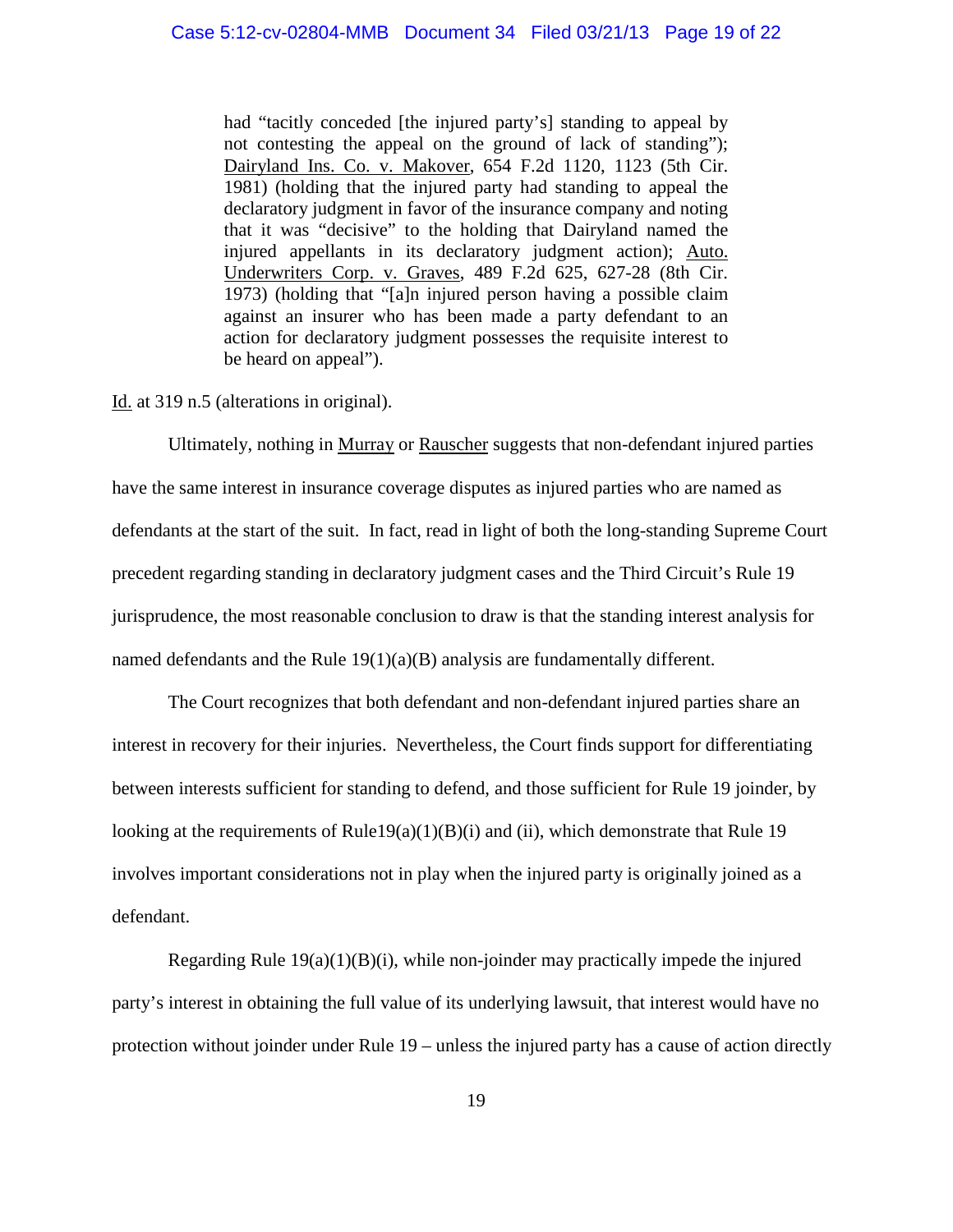#### Case 5:12-cv-02804-MMB Document 34 Filed 03/21/13 Page 20 of 22

against the insurer. In this sense, protection of the interest would not be impeded by the injured party's non-joinder, protection would be manufactured by joinder.

Regarding Rule19(a)(1)(B)(ii), because there is no possibility of the injured party protecting its interest in recovery outside of joinder, existing parties can never be subject to multiple or inconsistent obligations.<sup>[13](#page-19-0)</sup>

# **2. Summary of the Court's Rule 19 Holding.**

There being no support in Rauscher or Murray for conflating the interest analyses for standing and Rule  $19(a)(1)(B)$ , and there being support in the requirements of Rule 19 for maintaining separate analyses, the Court finds it appropriate to continue to rely on Treesdale as the most accurate expression of the interests that support Rule 19 joinder.

Because Treesdale explicitly rejected the kind of financial interests advanced by Movants as a basis for Rule 19(a)(1)(B) joinder, the Court cannot join Movants to this action.

## **VII. Default Judgment**

The Third Circuit has recognized that where a defendant fails to make an appearance or otherwise participate in an action, the district court may enter a default judgment "'based solely on the fact that the default has occurred.'" Jimenez v. Rosenbaum-Cunningham, Inc., Civil Action No. 07-1066, 2010 WL 1303449, at \*3 (E.D. Pa. Mar. 31, 2010) (Surrick, J.) (quoting Anchorage Assocs. v. V.I. Bd. of Tax Review, 922 F.2d 168, 177 n.9 (3d Cir. 1990)). "The court should accept as true the well-pleaded factual allegations of the complaint when

<span id="page-19-0"></span><sup>&</sup>lt;sup>13</sup> Another way of phrasing the Court's consideration of Rule  $19(a)(1)(B)(i)$  and (ii) is that Rule  $19(a)(1)(B)$  "protect[s] the absentee and the [parties] from harm caused by nonjoinder," and Movants have failed to demonstrate any such harm. Richard D. Freer, Rethinking Compulsory Joinder: A Proposal to Restructure Fed. Rule 19, 60 N.Y.U. L. Rev. 1061, 1079 (1985).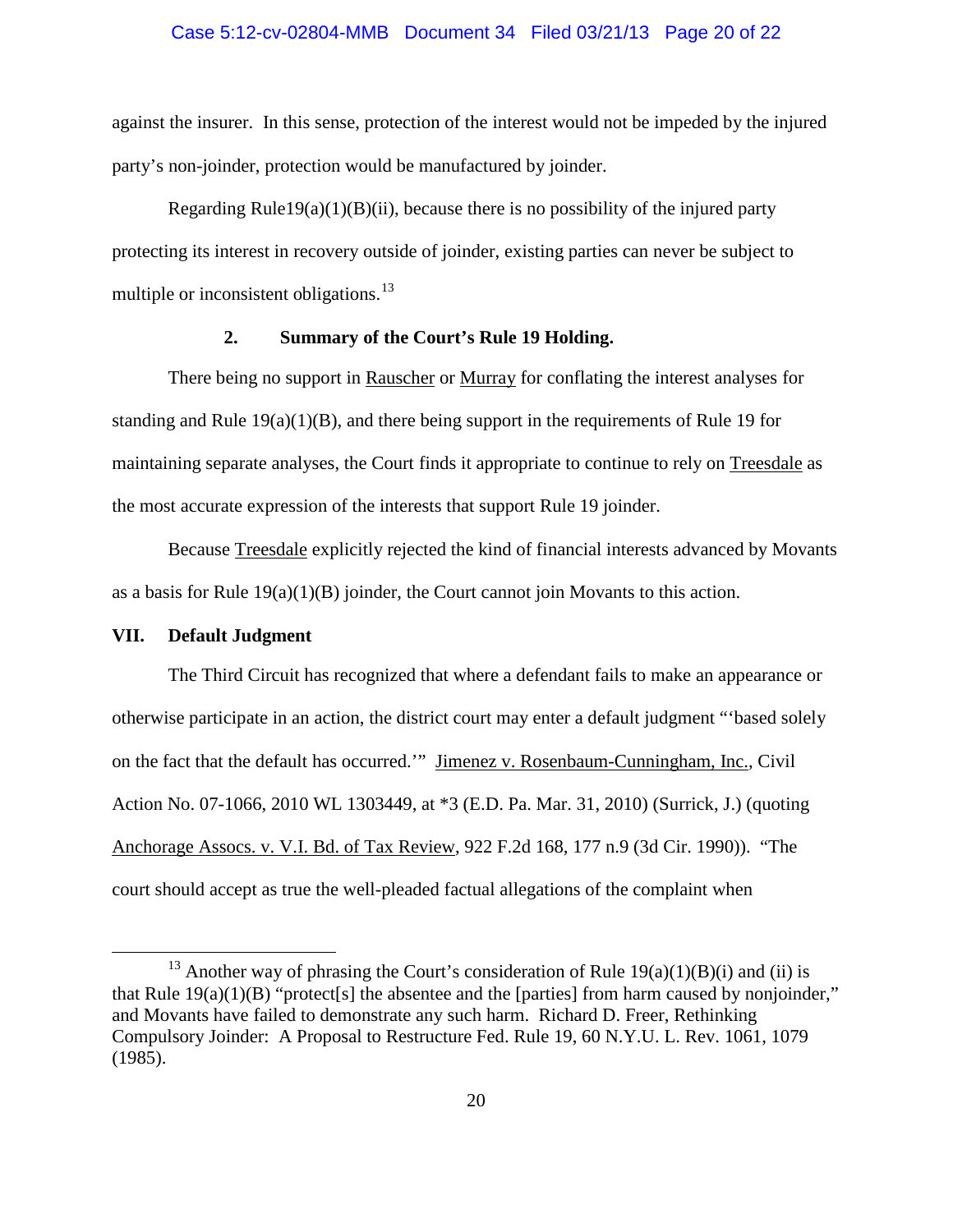#### Case 5:12-cv-02804-MMB Document 34 Filed 03/21/13 Page 21 of 22

considering a motion for a default judgment, but it need not accept the moving party's legal conclusions or factual allegations related to the amount of damages." Id. (citing Comdyne I, Inc. v. Corbin, 908 F.2d 1142, 1149 (3d Cir.1990); Tancredi v. Cooper, Civil Action No. 02-1125, 2003 WL 22213699, at \*3 (E.D. Pa. Sept.4, 2003)).

Plaintiff "seeks a declaration that it may withdraw from the defense of [Defendant] doing business as RC Drywall and that [Plaintiff has] no obligation to indemnify [him] and his business in" the personal injury lawsuit filed by the Zerns in the Court of Common Pleas in Lancaster County, Zern v. Smucker Co., Civil Action No. 10-15805. (Am. Compl. ¶ 1.)

According to Plaintiff's Amended Complaint, Plaintiff issued an insurance policy to Defendant "for himself doing business as R.C. Drywall with a stated address of 1138 Pine Street, Easton, PA . . . ." (Id. ¶ 3.) Plaintiff alleges that this policy contains an obligation for Defendant to "[c]ooperate with [Plaintiff] in the investigation, settlement of [a] claim or defense against" a lawsuit, which is "an express condition to [Plaintiff's] provision of any coverage, defense or indemnity" under the policy. (Id. ¶¶ 22 (first alteration in original) (quotation omitted), 28.) However, Plaintiff has allegedly been unable to contact Defendant despite diligent efforts and Defendant's awareness of the Zerns' lawsuit, including having been served with process in that suit. (Id. ¶¶ 5-7, 30-36.) Although Plaintiff has not been able to contact Defendant, Plaintiff believes that he has either permanently moved to Mexico or travels periodically between Pennsylvania and Mexico.<sup>14</sup> (Id.  $\P$  8-10.) The Court granted Plaintiff's Motion for Service by

<span id="page-20-0"></span><sup>&</sup>lt;sup>14</sup> The Court has diversity jurisdiction over this action because Plaintiff is a resident of Connecticut and Defendant is a resident of either Pennsylvania or Mexico, and the amount in controversy exceeds \$75,000. 28 U.S.C. § 1332.